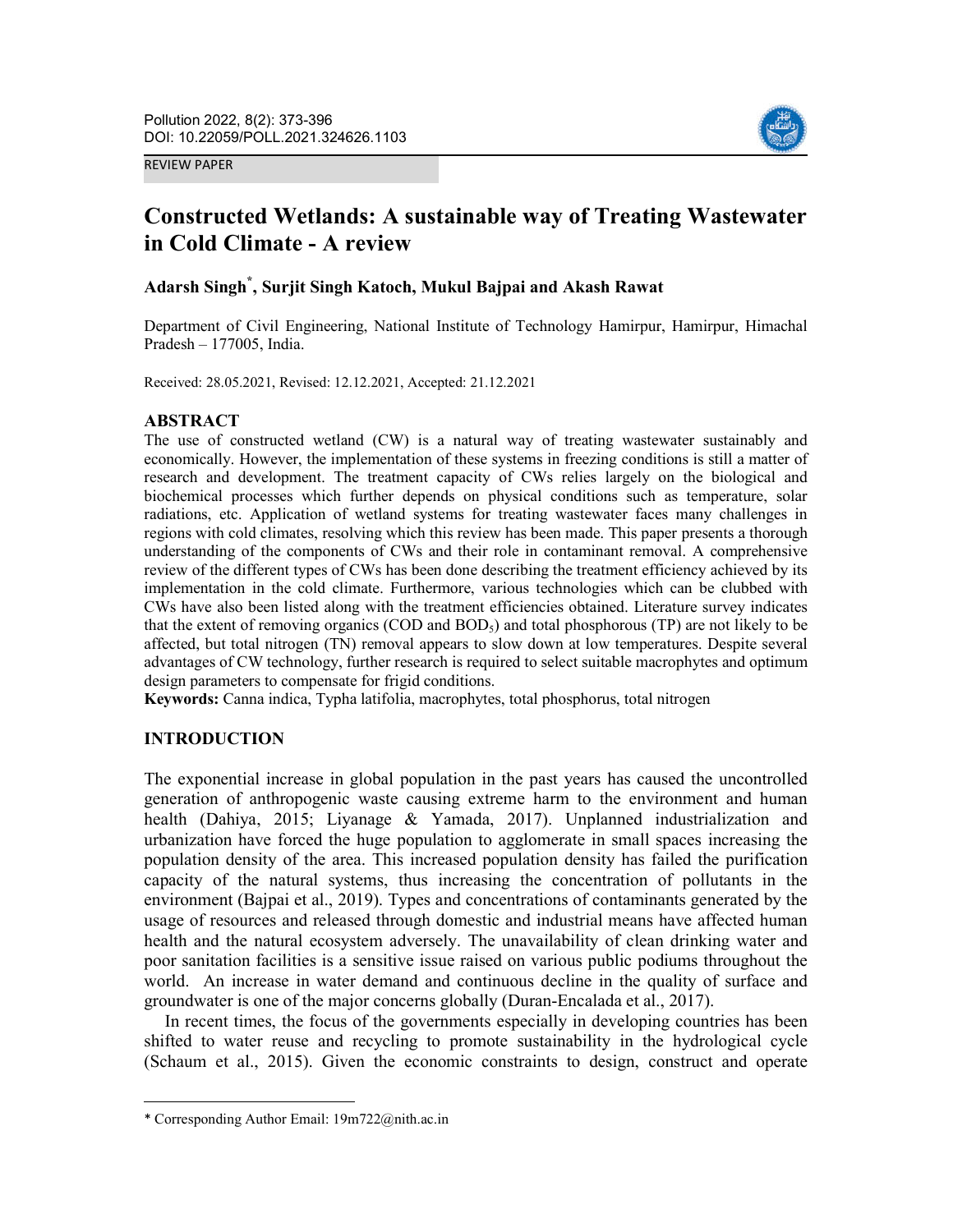conventional wastewater treatment systems, the main stress has been laid on the implementation of innovative methods to treat wastewater at the source of its generation. Artificial or constructed wetland (CW) is an engineered, yet natural way of wastewater treatment (Kadlec and Knight, 1996). A typical CW consists of a pond with substrate media and a special kind of vegetation. Influent flows in the CW and gets treated by physical, chemical, and biological means. CWs improve wastewater quality through various processes such as physical, chemical, and biological (Kadlec and Wallace, 2009; Vymazal, 2010; Garcia et al., 2010). Physical processes include settlement of suspended impurities, filtration, and chemical precipitation takes place when wastewater comes in contact with the substrate media (Tanner et al., 1995). Chemical conversions involve adsorption and ion exchange on the plants and substrate surfaces (Liu et al., 2014). Biological processes such as degradation and conversion of contaminants by microbes and vegetation; nutrients uptake and transformation by microbes and vegetation take place, simultaneously (Vymazal, 2007).

The organics and nutrient removal efficiency of these processes depend on several factors such as vegetation and substrate, pH, dissolved oxygen (DO), temperature, hydraulic loading rates (HLR), hydraulic retention time (HRT), and mode of feeding (Varma et al., 2020; Saeed & Sun, 2012). CW systems are potentially used for treating wastewater as an alternative treatment facility. These have been used globally to treat effluent from different sources such as aquaculture (Gorito et al., 2018; Sindilariu et al., 2007), dairy (Schierano et al., 2018; Smith et al., 2006), tanneries (Ashraf et al., 2018; Calheiros et al., 2012), agricultural runoffs (Mendes et al., 2018; Thorén et al., 2004), municipal sewage (Boonsong et al., 2003; Cameron et al., 2003), etc. Effluent from CW is low in organics and nutrients and possesses the potential to be reclaimed and reused for various uses such as irrigation (Zhang et al., 2019; Ayaz et al., 2015).

Applications of CW systems have shown satisfactory results in the tropical and subtropical parts of the world, but its implementation in the colder region is uncertain. Cold climate is described as the climatic condition where the recorded average temperature in colder months falls below -3<sup>o</sup>C and in the warmest month, rises to  $10^{\circ}$ C (Wittgren & Mæhlum, 1997). The cold climate, in general, may refer to polar, tundra, alpine and subarctic climate. However, the studies included in this paper have also crossed the conventional temperature range that cold climate represents, thus exploring various low-temperature ranges that affect the performance of the wetland systems. The treatment capacity of CWs depends primarily on biological phenomena mainly influenced by physical conditions (solar radiation and temperature). Low temperatures inhibit the microbial activity in general, thus affecting its growth and metabolism adversely resulting in poor treatment efficiency (Werker et al., 2002). Also, other processes such as the settlement of suspended impurities, plant uptake, volatilization, filtration, precipitation, and adsorption are influenced by temperature (Stottmeister et al., 2003). The operation of CWs in several countries like Canada, China, Japan, Britain, etc. supports the feasibility of these systems at low temperatures. However several pieces of research are being undertaken worldwide to intensify the factors affecting wetland treatment processes, thus enhancing the treatment efficiency of the wetland system ultimately. In comparison to conventional wastewater treatment methods, these uncertainties make CW applications more dependent on physical conditions. As compared to CW studies in a warm climate, there are relatively fewer researches in cold climatic regions. Figure 1 (a) and Figure 1 (b) shows seasonal variation in the working condition of CWs located in Columbia and despite being covered with snow, the performance of wetland was slightly affected under cold conditions.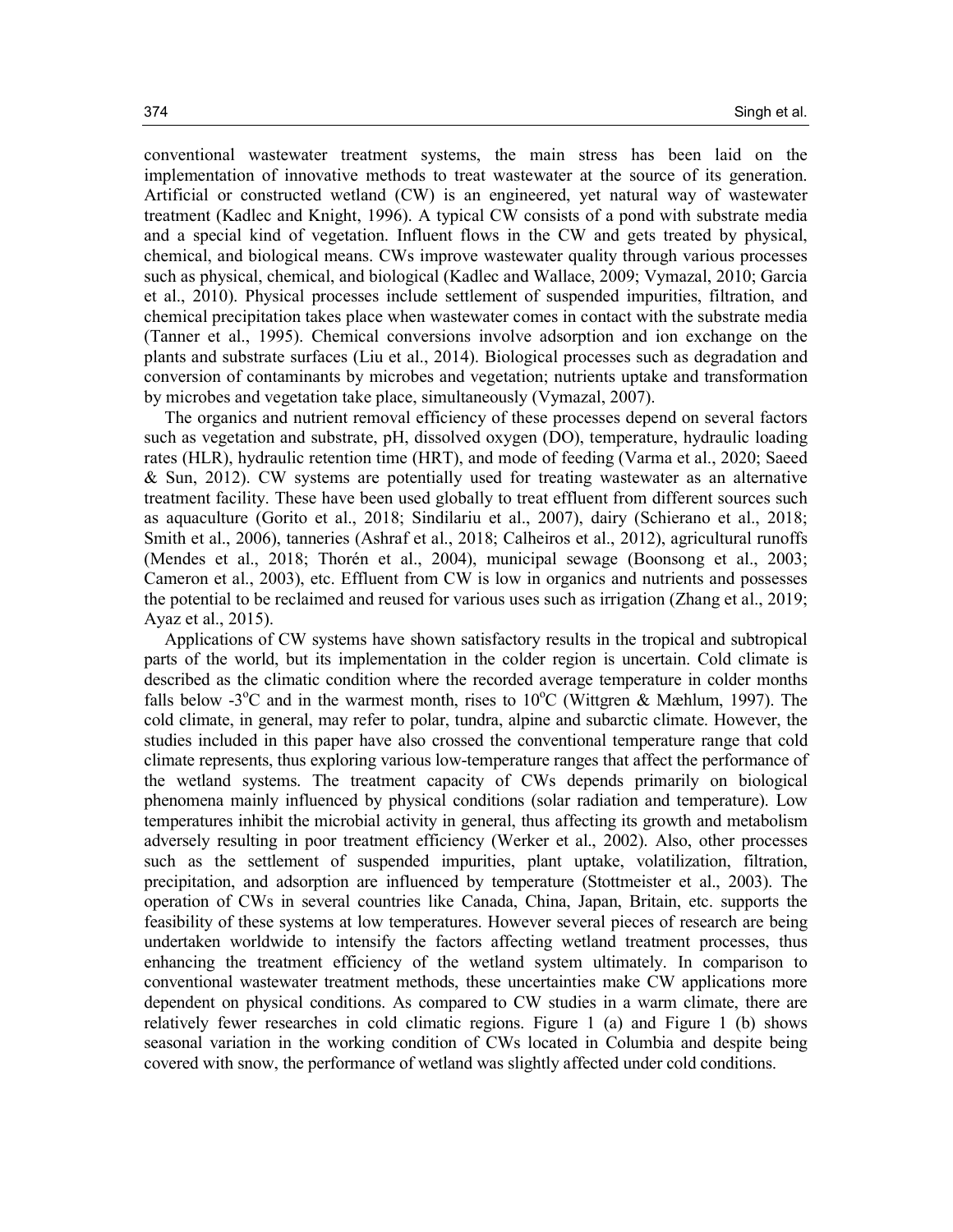

**Fig 1:** (a) CW at Sidwell Friends Middle School in summer and winter; (b) CW installed at the Omega Center for Sustainable Living in summer and winter (Source: *Biohabitatss 800.220.0919*)

This paper epitomizes the literature available worldwide on the application of CWs in areas with low-temperature conditions. A brief introduction of components and pollutant removal mechanisms have also been included for a better understanding of CWs. Treatment efficiencies of CWs in terms of organics and nutrients have been enlisted in tabular format for easy comparison and comprehension. Moreover, the efficient combinations of CWs with innovative technologies have been discussed along with the overall treatment efficiencies achieved. The present paper also focuses on the economic perspective of CWs in comparison to other treatment technologies. Furthermore, the current review concludes with an explanation of the advantages of CWs over other technologies.

# **COMPONENTS OF CWs**

There are four major components of CWs that play a crucial role in eliminating contaminants from influent wastewater:

# **Water**

CW can be constructed at any place by reshaping the surface to accumulate water and basin sealed up to prevent water seepage. Hydrology is an important design factor in CW technology as it relates all the functions to one another. Any changes in hydrology affect the treatment efficiency of CW significantly (Davis et al., 1995).

# **Substrate**

Substrate media in CW supports vegetation and acts as primary storage for microbial populations thriving in the wetland. Most of the biological and chemical changes occur within the substrate media, making substrate an integral link in the contaminant removal process (Stanković, 2018). Substrate permeability allows the flow of water through the wetland, hence coarser media (sand and gravel) is chosen to avoid clogging hazards.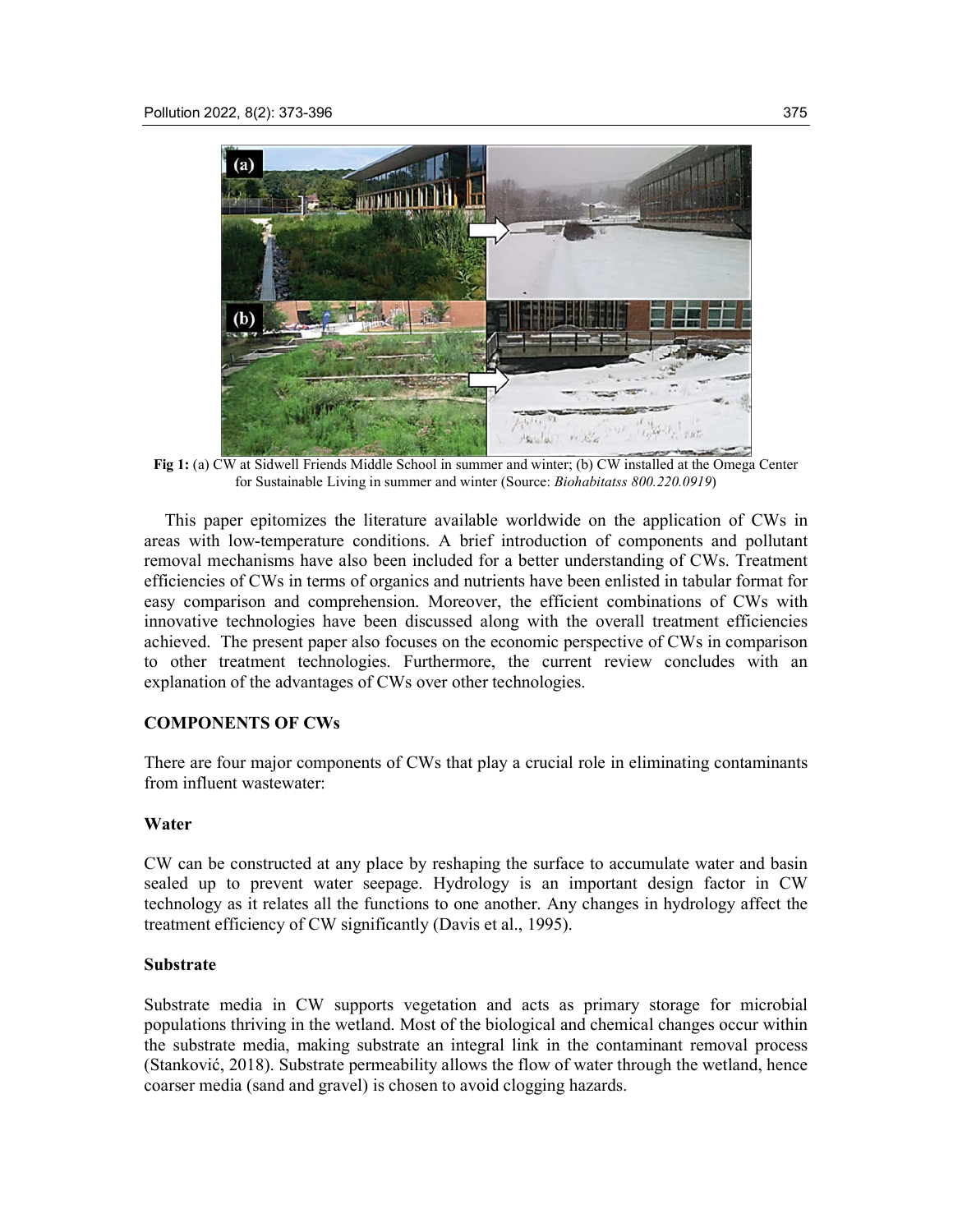### **Macrophytes**

Macrophytes play a crucial role in CWs as they supply oxygen to the bottom of wetland through their roots; their stem and root system provide a medium for microbes to attach, thus contributing to the biological treatment of the wastewater (Bani-Melhem et al., 2015). Plants regulate the flow velocities, enabling suspended impurities to settle. They utilize carbon, uptake nutrients and trace metals through their roots, and store them into the plant body. Also, vegetation helps in the exchange of gases between the atmosphere and the substrate (Venkata et al., 2011). Most commonly used plant species include *Canna indica*, *Typha latifolia*, *Phragmites australis*, *Acorus calamus,* etc.

#### **Microorganisms and other life forms**

The microbial community of CW includes bacteria, yeast, fungi, protozoa, and algae that help in degrading organic matter and other inorganic substances (Wetzel, 1993). Bacterial species found near water surface is aerobic and degrades organic matter in presence of oxygen. In contrast, the bacterial population near the root level carries out biological treatment anaerobically. Several invertebrates (insects and worms) aid in the process of treatment by breaking down dead and decaying matter, and feeding on organic matter (Venkata et al., 2011).

### **MECHANISM OF POLLUTANT REMOVAL IN CWs**

Organic matter and other impurities present in suspension, settle down to the bottom of CW under gravity. Besides suspended solids, pathogens including *E. coli* and other bacteria get removed through sedimentation. Adsorption and absorption are collectively referred to as sorption, which can be physical or chemical. Phosphorous removal in CWs is primarily due to adsorption (Mann & Bavor, 1993). Furthermore, ammonium ions and certain heavy metals are also eliminated by getting adsorbed to the organic matter present in the wetland system. The extent of ammonium ion adsorption is largely affected by the granular size and chemical composition of substrate media and can be improved by choosing media such as zeolite (Vymazal, 2015). Phosphorous intake by microbes is rapid, though limited due to less storage capacity (Vymazal, 2005).

In the CW system, the classical and newly discovered pathways are followed for the transformation and removal of Nitrogen. The classical routes mainly include biological (nitrification-denitrification processes and plant uptake) and physicochemical routes (ammonia volatilization and adsorption). The first step of nitrogen transformation is ammonification, where organic N gets converted to  $NH_4^+$ -N by the enzymatic actions of microorganisms (Vymazal, 2007). After ammonification, the second step is nitrification which involves ammonium ion oxidation to nitrate  $(NO<sub>3</sub>)$  with the formation of nitrite  $(NO<sub>2</sub>)$ as an intermediate product. The first part of the step  $(NH_4^+$ -N  $\rightarrow NO_2)$  is accomplished by chemolithotrophic microorganisms such as *Nitrosomonas* and *Nitrococcus*, aerobically; while the latter step  $(NO_2^- \rightarrow NO_3^-)$  is led by facultative chemolithotrophic bacteria such as *Nitrospira* and *Nitrobacter*, anaerobically (Reddy et al., 1984). Followed by nitrification, Denitrification is the key and final step for nitrogen removal in CWs (Matheson & Sukias, 2010). During this process,  $NO<sub>3</sub>$  gets converted to molecular nitrogen  $(N<sub>2</sub>)$ , nitrous oxide (N2O), or nitric oxide (NO) which gets back to the atmosphere. Denitrification occurs in a limited supply of oxygen ( $DO < 0.3-0.5$  mg/L) (Jong et al., 2010). The other environmental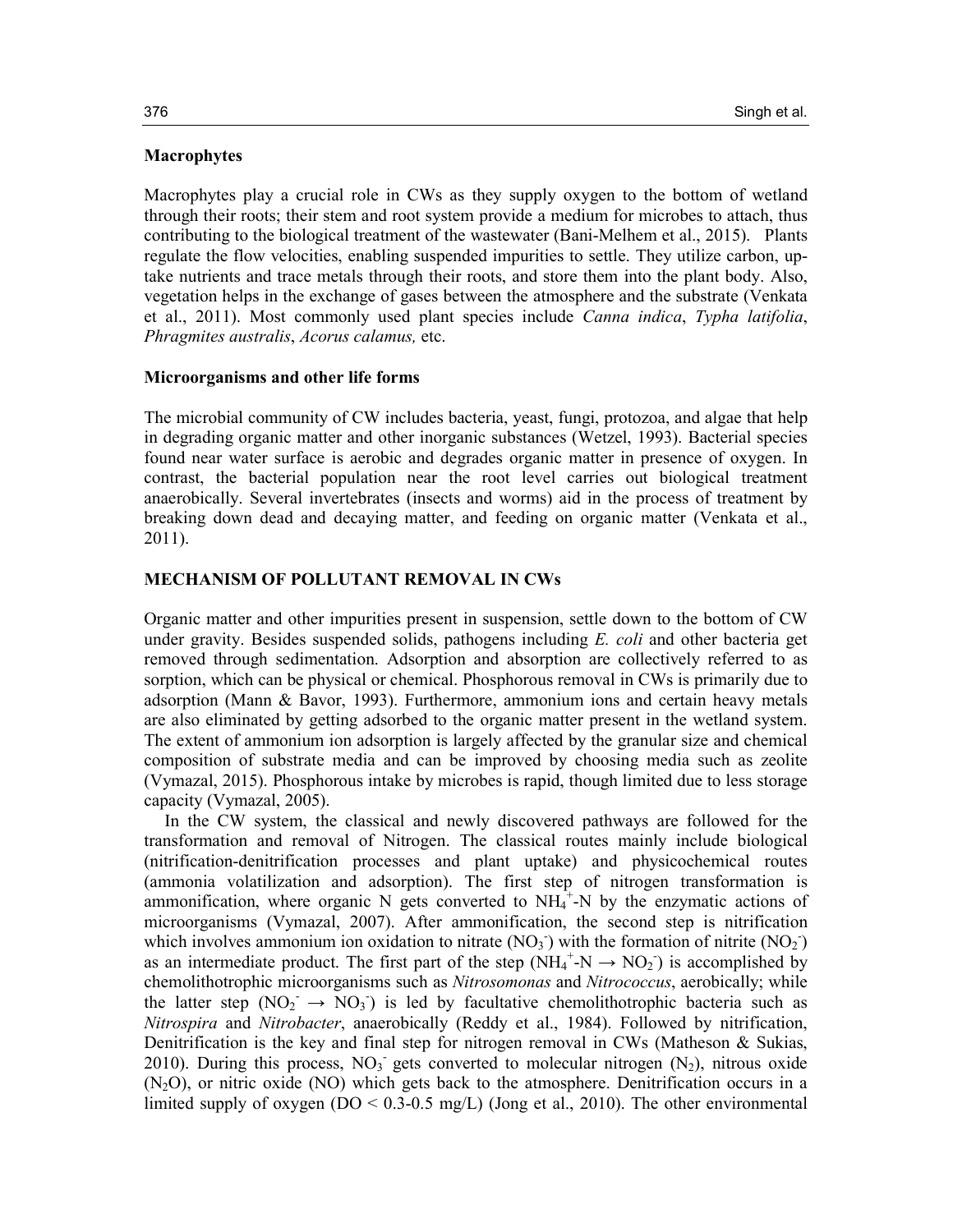parameters that affect the rate of denitrification include pH, redox potential, selection of substrate, and concentration of organic matter.

Microbial metabolism (catabolism and anabolism) causes degradation of soluble organic matter, either aerobically or anaerobically. The final products of anaerobic decomposition include  $CO_2$  and  $H_2O$ , and that of aerobic decomposition include  $CO_2$  and  $CH_4$  (Vymazal, 2005). The soluble organic matter gets in contact with bio-layer containing active microbial population which further degrades the organic matter. Nutrient uptake by plants is another crucial mechanism for contaminants removal in CWs. Plants possess the ability to uptake and store inorganic nitrogen, which is later utilized in protein synthesis in plants (Vymazal, 2007). Metals such as Cr, Na, Cu, Se, etc. can also be removed by plants. Metal extracting plants can intake metals like Cd, Zn, Co, Mn, etc. (Guittonny-Philippe et al., 2014).

# **TYPES OF CONSTRUCTED WETLANDS AND THEIR APPLICATION IN COLD CLIMATE**

Based upon hydrological flow patterns CWs have been divided into the following:-

### **Surface flow constructed wetland (SF-CW)**

Surface flow CWs have water surfaces exposed to the atmosphere. It consists of a soil bed grown with emergent and rooted plants. Water in SF CWs flows above 6-18 inches from the substrate surface, depth of flow depends upon the type of plants and design of CW. In SF-CWs, the region close to the water surface is found to be aerobic while at depth anaerobic environment exits. The main mechanisms of removal include in SF-CW include surface adhesion, impurities settlement, and agglomeration. The requirement for a larger land area is the main disadvantage of SF-CW. A schematic representation of SF-CW is shown in figure 2.



**Fig 2:** Schematic diagram of Surface flow constructed wetland (SF-CW) (Source: eCompendium of sanitation systems and technologies)

#### *Application of SF-CWs in cold regions*

A lab-scale SF-CW model was developed by (Wu et al., 2018) to investigate the spatialtemporal dynamics of organics and nitrogen removal from secondary effluent under lowtemperature conditions  $(\leq 10 \degree C)$ . The obtained results indicated that a clear spatial-temporal variation of organics and nitrogen was observed. Organics decay mainly occurred in the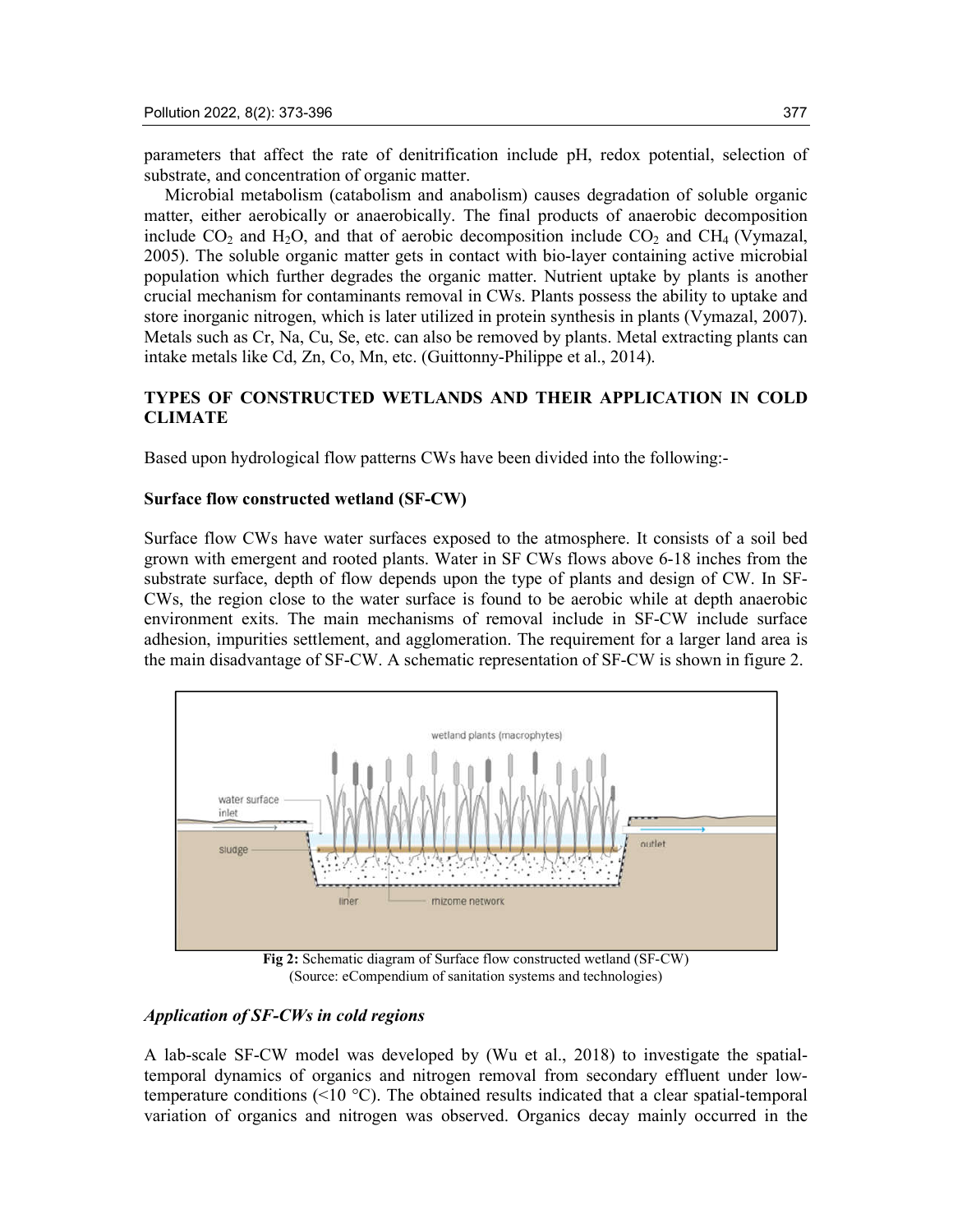surface water and at the interface of water-sediment-plant, while removal of nitrogen was primarily attained in the latter. Low temperature largely affected TN removal in the model. TN removal is hindered due to the restricted supply of carbon for denitrification over the prolonged-time period and could be improved by applying plant carbon sources for denitrification in CWs (Hang et al., 2016). A similar result was drawn by (Kadlec et al., 2012) who successfully monitored a 6.2-hectare marsh implemented in the year 2000 by the Town of Brighton, Ontario. Sufficient treatment was achieved in winters, but the maximum removals were observed in the spring season when the highest growth of vegetation took place. Nutrient reductions were attained, more effectively for phosphorus than for nitrogen.

At Great Village, Nova Scotia, Canada, a SF-CW was designed by (Carreau et al., 2012) to meet the need of having separate treatment systems for discharge from slaughterhouses. A 58.5 m2 two-celled SF-CW with *Typha latifolia* (Bulrush) was constructed to treat effluent from a small-scale abattoir. The pollutant removal efficiency of SF-CW may be linked with the fact that the actual residence time (111 days) was close to the total residence time. *Escherichia coli* concentration (88 cfu/100 ml) in the CW effluent was found below the permissible limit (200 cfu/100 ml) in most of the samples (Kadlec et al., 2012). Apart from *Typha latifolia*, the contaminant removal efficiency of other plants such as *Potamogeton crispus, Phragmites australis* in SF-CW was tested to treat the polluted river in a cold climate and showed better performance when compared to the unplanted CW system (Fan et al., 2016). An experimental study was performed by Kirby (2002**)** and Cameron et al. (2003) to treat effluent from sewage lagoon for its direct discharge into water bodies. Two additional treatment stages, slag filters (for phosphorous removal) and a filter strip planted with vegetation were provided in the latter. Water samples collected at the inlet and outlet of the CW system were analyzed for BOD5, TKN, TSS, TP, ortho-phosphate, faecal coliforms, and E. coli. Tests result indicated that CW reduced the concentration of TN, TP, and BOD5 below the maximum permissible standards allowed for direct discharge into water bodies.

A year-round study was conducted (Smith et al., 2006) to document the treatment processes and removal efficiencies of CWs during winters in Atlantic Canada. Two smallscale CWs of size  $100 \text{ m}^2$  operating at different depths were designed and established at the Bio-Environmental Engineering Center of the Nova Scotia Agricultural College to treat agricultural effluent. Percent removal and mass reductions for  $BOD<sub>5</sub>$ , TSS, TP, and NH<sub>3</sub>-N in CWs ranged from 62% - 99%. During high loading periods, TP removal was less effective as compared to other parameters (Chazarenc et al., 2007). A study in the sub-arctic regions, Norway by (Jenssen & Vrale, 2003) showed that biological activity existed in CWs even when the temperature ranged between  $0-5\degree C$ , and the system was capable of removing organics and nutrients from wastewater. High adsorption of phosphorous could be achieved by the usage of sand having a high content of iron oxide in its composition (Boujelben et al., 2008); also, sand provided a porous medium for adsorption. A properly designed CW with a prolonged retention time can work satisfactorily under cold conditions (Yan & Xu, 2014). SF-CW planted with common reeds has been found effective to improve characteristics of oilcontaminated soil (Ji et al., 2007). The experimental study was carried out for a period of 3 years at Liaohe Oilfield in China. Test results showed that treatment efficiencies ranged between 88 to 92% in the first two years and up to 96% in the third year. The reed bed helped in the recovery of TN and TP from the top 20 cm of soil in the last two years of operation. Throughout the experiment, it was found that reed biomass increased with the increase in oil pollution loading. Also, results suggested that the application of oil-contaminated soil did not have any detrimental effect on the health and growth of reed plants.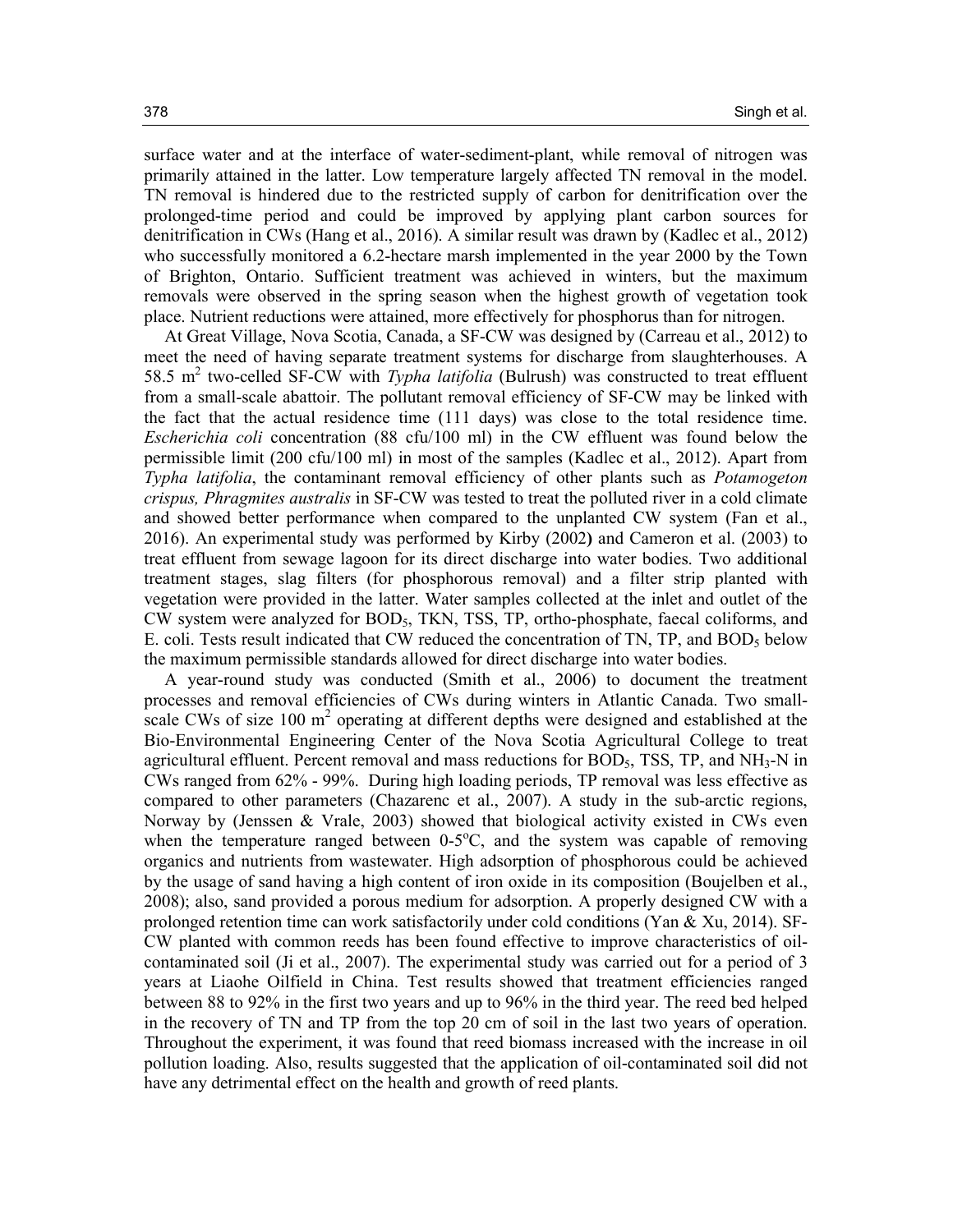The literature surveyed indicates that removal efficiency achieved in SF-CW for TP, TN, NH<sub>4</sub>-N, COD, BOD<sub>5</sub>, and TSS varied in the range 30-90%, 17-86%, 50-98%, 72-96%, 34-98%, and 45-99% respectively. Treatment efficiencies of SF-CW in cold climatic regions have been listed in table 1.

|                              |                                     | Flow                |                     |       |                          |                                          |                |                |                  |                       |                        |
|------------------------------|-------------------------------------|---------------------|---------------------|-------|--------------------------|------------------------------------------|----------------|----------------|------------------|-----------------------|------------------------|
|                              | Source of<br>effluent               | rate<br>$(m^3/day)$ | <b>HRT</b><br>(day) | TP    | TN                       | $NH_4$ -N COD BOD <sub>5</sub> TSS Scale |                |                |                  |                       | References             |
| Jinan, China                 |                                     |                     |                     |       |                          |                                          |                |                |                  |                       |                        |
| Effluent                     | Secondary                           |                     |                     |       |                          |                                          |                |                |                  |                       |                        |
| characteristics              | effluent from $8.64 \times 10^{-4}$ |                     | 10                  | 0.94  | 8.32                     | 0.82                                     | 14.85          |                |                  | Lab                   | Haiming et al.,        |
| (mg/l)                       | <b>WWTPs</b>                        |                     |                     |       |                          |                                          |                |                |                  |                       | 2018                   |
| Removal efficiency<br>$(\%)$ |                                     |                     |                     | 44.38 | 59.92                    | 90.10                                    | 78.93          |                |                  |                       |                        |
| Nova Scotia,                 |                                     |                     |                     |       |                          |                                          |                |                |                  |                       |                        |
| Canada                       |                                     |                     |                     |       |                          |                                          |                |                |                  |                       |                        |
| Effluent                     | Slaughterhouse                      |                     |                     |       |                          |                                          |                |                |                  |                       | Carreau et al.,        |
| characteristics              | effluent                            | 0.38                | 108.4               | 0.58  | 21                       | 11                                       |                | 44             | 39               | Full                  | 2012                   |
| (mg/l)                       |                                     |                     |                     |       |                          |                                          |                |                |                  |                       |                        |
| Removal efficiency           |                                     |                     |                     | 81.29 | 82.93                    | 83.82                                    | $\blacksquare$ | 93.75          | 66               |                       |                        |
| $(\%)$                       |                                     |                     |                     |       |                          |                                          |                |                |                  |                       |                        |
| Jinan, Northern              |                                     |                     |                     |       |                          |                                          |                |                |                  |                       |                        |
| China, China                 |                                     |                     |                     |       |                          |                                          |                |                |                  |                       |                        |
| Effluent                     | Synthetic STP                       |                     |                     |       |                          |                                          |                |                |                  |                       |                        |
| characteristics              | effluent (Class                     |                     |                     | 0.049 | 6.30                     | 0.31                                     | 4.66           |                |                  |                       | Pilot Fan et al., 2016 |
| (mg/l)                       | IA)                                 |                     |                     |       |                          |                                          |                |                |                  |                       |                        |
| Removal efficiency           |                                     |                     |                     | 92.97 | 55.62                    | 93.70                                    | 92.45          |                |                  |                       |                        |
| $(\% )$                      |                                     |                     |                     |       |                          |                                          |                |                |                  |                       |                        |
| Ontario, Canada              |                                     |                     |                     |       |                          |                                          |                |                |                  |                       |                        |
| Effluent                     |                                     |                     |                     |       |                          |                                          |                |                |                  |                       |                        |
| characteristics              | Lagoon WW                           | 3072                | 9.4                 | 0.255 | 11.2                     | 9.42                                     |                | 3.2            | 7.2              | Full                  | Kadlec et al.,         |
| (mg/l)                       |                                     |                     |                     |       |                          |                                          |                |                |                  |                       | 2012                   |
| Removal efficiency           |                                     |                     |                     | 32.5  | 17.6                     | 16.8                                     | $\blacksquare$ |                | 40.7 45.45       |                       |                        |
| $(\%)$                       |                                     |                     |                     |       |                          |                                          |                |                |                  |                       |                        |
| Nova Scotia,                 |                                     |                     |                     |       |                          |                                          |                |                |                  |                       |                        |
| Canada                       |                                     |                     |                     |       |                          |                                          |                |                |                  |                       |                        |
| Effluent                     | Dairy                               |                     |                     |       |                          |                                          |                |                |                  |                       | Smith et al.,          |
| characteristics              | wastewater                          | 0.3                 | 16                  | 6.9   | $\blacksquare$           | 17.8                                     | $\blacksquare$ | 17.4           | 40.8             | Pilot                 | 2006                   |
| (mg/l)                       | $(CW-I)$                            |                     |                     |       |                          |                                          |                |                |                  |                       |                        |
| Removal efficiency           |                                     |                     |                     | 83.65 | $\overline{\phantom{a}}$ | 89.55                                    | $\blacksquare$ |                | 98.80 94.33      |                       |                        |
| $(\%)$                       |                                     |                     |                     |       |                          |                                          |                |                |                  |                       |                        |
| Nova Scotia,                 |                                     |                     |                     |       |                          |                                          |                |                |                  |                       |                        |
| Canada                       |                                     |                     |                     |       |                          |                                          |                |                |                  |                       |                        |
| Effluent                     | Dairy                               |                     |                     |       |                          |                                          |                |                |                  |                       | Smith et al.,          |
| characteristics              | wastewater                          | 0.3                 | 16                  | 4.7   | $\blacksquare$           | 3.4                                      | ÷              | 11.1           | 28.2             | Pilot                 | 2006                   |
| (mg/l)                       | $(CW-II)$                           |                     |                     |       |                          |                                          |                |                |                  |                       |                        |
| Removal efficiency           |                                     |                     |                     | 88.86 | $\blacksquare$           | 98                                       |                |                | 99.23 96.08      |                       |                        |
| (%)                          |                                     |                     |                     |       |                          |                                          |                |                |                  |                       |                        |
| Tahoe, USA                   |                                     |                     |                     |       |                          |                                          |                |                |                  |                       |                        |
| Effluent                     |                                     |                     |                     |       |                          |                                          |                |                |                  |                       | Heyvaert et al.,       |
| characteristics              | Runoff                              |                     | $\frac{1}{2}$       | 0.122 | 1.02                     | 0.014                                    |                | $\blacksquare$ | $0.01\,$         | $\operatorname{Full}$ | 2006                   |
| (mg/l)                       |                                     |                     |                     |       |                          |                                          |                |                |                  |                       |                        |
| Removal efficiency           |                                     |                     |                     | 77.5  | 48.1                     | 70.2                                     | $\frac{1}{2}$  | $\Box$         | 91.7             |                       |                        |
| $(\%)$                       |                                     |                     |                     |       |                          |                                          |                |                |                  |                       |                        |
| Ottawa, Canada               |                                     |                     |                     |       |                          |                                          |                |                |                  |                       |                        |
| Effluent                     | Farm                                |                     | 0.3                 | 4.25  | 43.54                    |                                          | $\overline{a}$ |                | 43.38 44.52 Full |                       | Bosak et al.,          |
| characteristics (mg/l)       | wastewater                          |                     | months              |       |                          |                                          |                |                |                  |                       | 2016                   |
| Removal efficiency           |                                     |                     |                     | 90    | 86                       | $\blacksquare$                           | $\equiv$       | 96             | 99               |                       |                        |
| $(\%)$                       |                                     |                     |                     |       |                          |                                          |                |                |                  |                       |                        |

**Table 1:** A summary of the treatment efficiency of SF-CW in the cold climate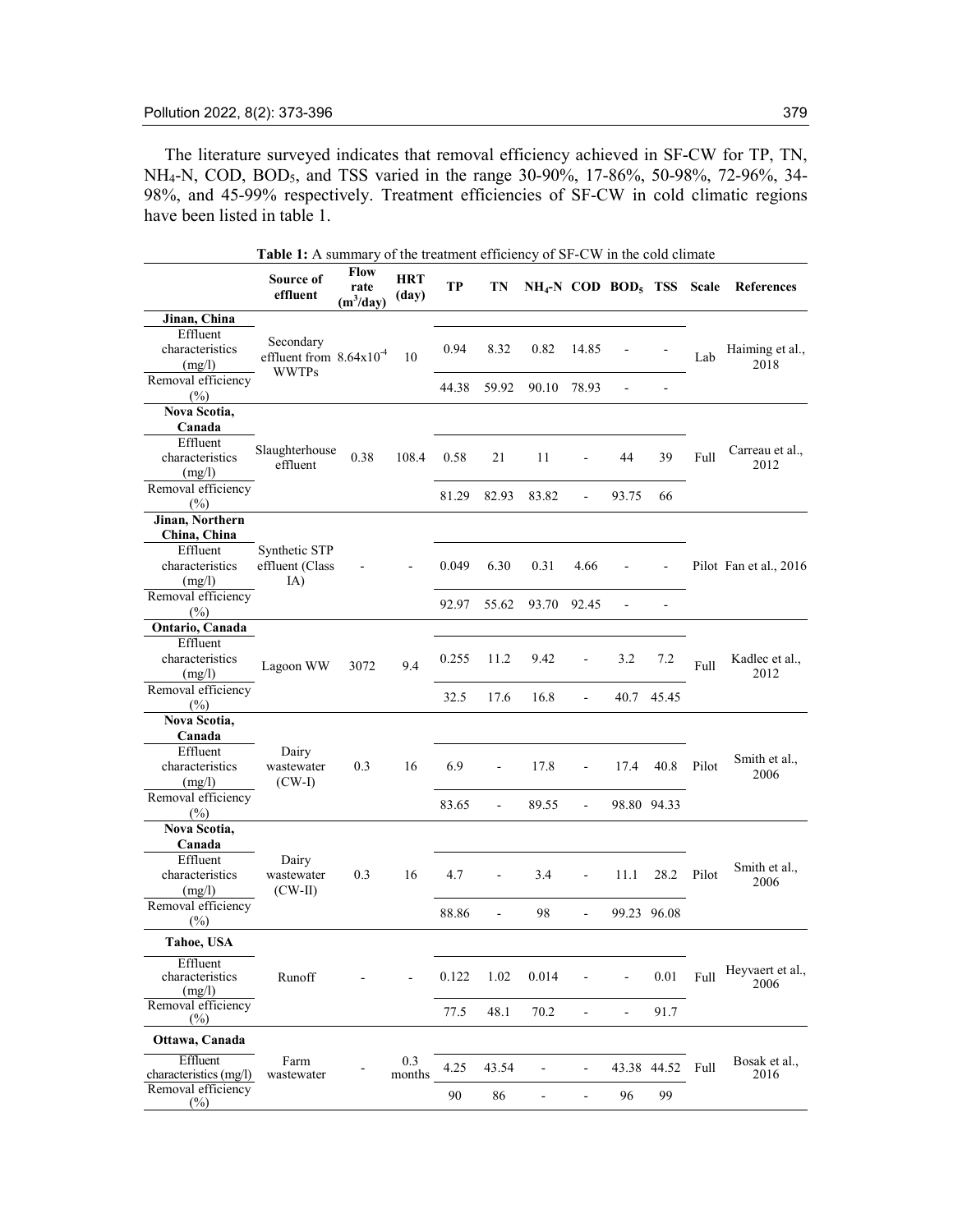|                                       | Source of<br>effluent                          | Flow<br>rate<br>$(m^3/day)$ | <b>HRT</b><br>(day) | <b>TP</b>                | TN             |                |                |      |                          |       | NH <sub>4</sub> -N COD BOD <sub>5</sub> TSS Scale References |
|---------------------------------------|------------------------------------------------|-----------------------------|---------------------|--------------------------|----------------|----------------|----------------|------|--------------------------|-------|--------------------------------------------------------------|
| <b>Liaoning Province,</b><br>China    | Stabilization                                  |                             |                     |                          |                |                |                |      |                          |       |                                                              |
| Effluent<br>characteristics<br>(mg/l) | pond effluent.<br>wastewater<br>from heavy oil | 18.75                       | 15                  | $\blacksquare$           | 1.6            | $\blacksquare$ | 77             | 3.9  | $\blacksquare$           |       | Pilot Ji et al., 2007                                        |
| Removal efficiency<br>$(\%)$          | production                                     |                             |                     | $\overline{\phantom{a}}$ | 86             | $\blacksquare$ | 80             | 88   | L,                       |       |                                                              |
| Ontario, Canada                       |                                                |                             |                     |                          |                |                |                |      |                          |       |                                                              |
| Effluent<br>characteristics<br>(mg/l) | Municipal<br>lagoon effluent                   | 57.53                       | 15                  | 0.03                     |                | 0.05           |                | 2.38 | 6.18                     | Pilot | Cameron et al.,<br>2003                                      |
| Removal efficiency<br>(%)             |                                                |                             |                     | 89.89                    | $\blacksquare$ | 51.72          | $\overline{a}$ | 34   | 92.52                    |       |                                                              |
| Nova Scotia,<br>Canada                |                                                |                             |                     |                          |                |                |                |      |                          |       |                                                              |
| Effluent<br>characteristics<br>(mg/l) | Sewage                                         | 196.8                       | 42                  | 0.55                     | 4.51           |                |                | 5    | 12                       | Full  | <b>Kirby</b> , 2002                                          |
| Removal efficiency<br>(%)             |                                                |                             |                     | 83                       | 77             |                |                | 76   | 45                       |       |                                                              |
| <b>Oslo, Norway</b>                   |                                                |                             |                     |                          |                |                |                |      |                          |       |                                                              |
| Effluent<br>characteristics<br>(mg/l) | Household<br>sewage                            |                             |                     | 0.2                      | 45             | 15             | 60             | 24   |                          | Pilot | Jenssen et al.,<br>1993                                      |
| Removal efficiency<br>(%)             |                                                |                             |                     | 98                       | 55             | 83.52          | 76             | 88   | $\overline{\phantom{a}}$ |       |                                                              |
| <b>Sweden</b>                         |                                                |                             |                     |                          |                |                |                |      |                          |       |                                                              |
| Effluent<br>characteristics<br>(mg/l) | Agricultural<br>runoff                         |                             |                     | 0.06                     | 4.3            | 0.4            |                | 13.4 |                          | Full  | Thoren et al.,<br>2004                                       |
| Removal efficiency<br>$(\%)$          |                                                |                             |                     |                          | 32.8           | 50             |                | 52.2 |                          |       |                                                              |

#### **Horizontal sub-surface flow constructed wetland (HSSF-CW)**

HSSF-CW is commonly known as 'Reed bed treatment' in the U.K. and 'Vegetated submerged beds' in the U.S.A. consists of a sealed basin with sand or gravel-based substrate. Water in HSSF constructed wetlands flows horizontally through the substrate, below the surface. Due to the water-saturated conditions decomposition processes are limited mainly to anaerobic and anoxic zone. HSSF-CWs are best suited to wastewaters with low suspended impurities and uniform flow i.e. secondary or tertiary treatment of wastewater. Some of the advantages of HSSF CW include tolerance to cold conditions, no pest and odor nuisance, etc. (Ayaz et al., 2015). A schematic representation of HSSF-CW is shown in figure 3.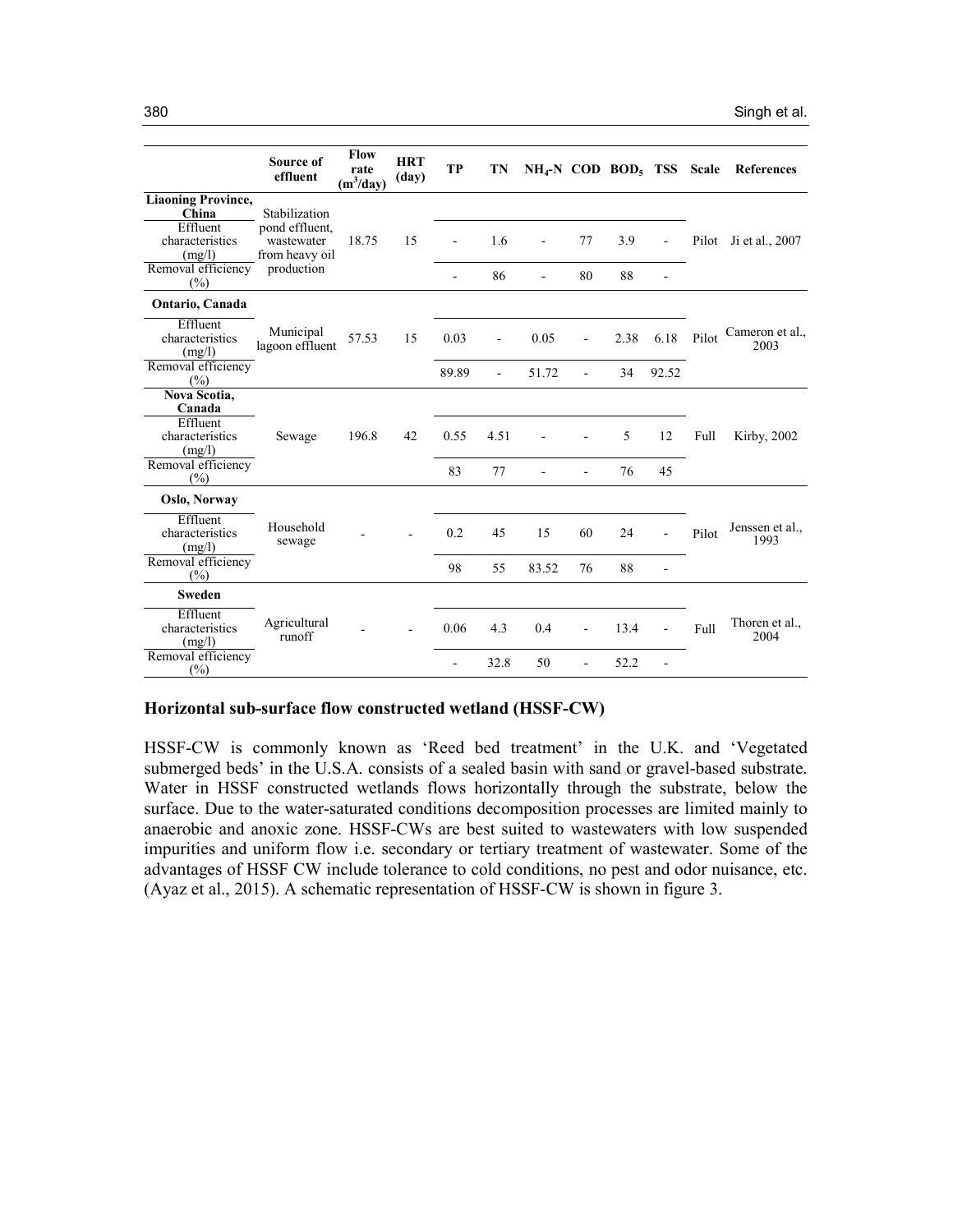

**Fig 3:** Schematic diagram of Horizontal sub-surface flow constructed wetland (HSSF-CW) (Source: eCompendium of sanitation systems and technologies)

#### *Application of HSSF-CWs in the cold climatic regions*

A full-scale trial of a new type of compound double-layer HSSF-CW was conducted by (Pang et al., 2015) operated in the northeast of China for advanced sewage treatment. Results indicated that in the case of ammonia removal, efficiency was found to be low due to limited nitrification at low temperatures. Several measures have been suggested to improve contaminant removal efficiency and operational stability of the wetland system in a cold climate; increasing the depth of the CW, placing layers of insulating mulch layer (Wallace et al., 2001), filling with compound substrate and bio-augmentation. The application of plants *Arundo donax* and *Sarcocornia fruticosa* has been studied to treat saline effluent from a tannery (Calheiros et al., 2012). A *donax* showed higher nutrient uptake compared to *S. fruticosa*. Salt tolerant plant species can be an effective solution to treat effluents induced with salinity (Cheng et al., 2020). The intake capacity of another plant, *Carex aquatilis* was tested for removing nitrogen from municipal wastewater under cold climatic conditions with low light intensity (Yates et al., 2016). The study was conducted at two temperature ranges,  $0-5^{\circ}$ C and 5-10°C. Test results indicated that *Carex aquatilis* performed well for nutrient removal at both temperatures, compared to a controlled system with no vegetation.

A treatment system consisting of a combination of anaerobic bio-filter followed and a HSSF-CW in Norway was studied for removing organic matter, pathogenic bacteria, nitrogen, and phosphorus from grey-water (Jenssen & Vrale, 2003). The aerobic bio-filter was installed before the CW to remove  $BOD_5$  in a climate where the plants become inactive during winters. Laboratory tests showed that the concentration of pathogenic bacteria in the effluent was within the European permissible limit for swimming water quality. Nutrients concentration in the effluent was also considerably reduced i.e.  $N < 5mg/l$ ;  $P < 0.2mg/l$ . Another hybrid Norwegian system consisted of three parts; a septic tank, a bio-filter and a HSSF-CW (Paruch et al., 2016). Various preliminary treatments have been suggested to supply air to improve nitrification processes and reduce the concentration of organic matter before wastewater enters the CW system, during winter seasons. The establishment of a pre-treatment chamber and new aeration system improved the treatment efficiencies of the wetland system removing organics and nutrients from leachate generated from Jones County Municipal Landfill near Anamosa, Iowa (Nivala et al., 2007). The HSSF-CW has also proven effective for the reduction of iron; total reactive iron (84%) and total soluble iron (78%) from wastewater (Reuter et al., 1992).

HSSF-CW system is also a prominent solution for treating effluent from a trout farm in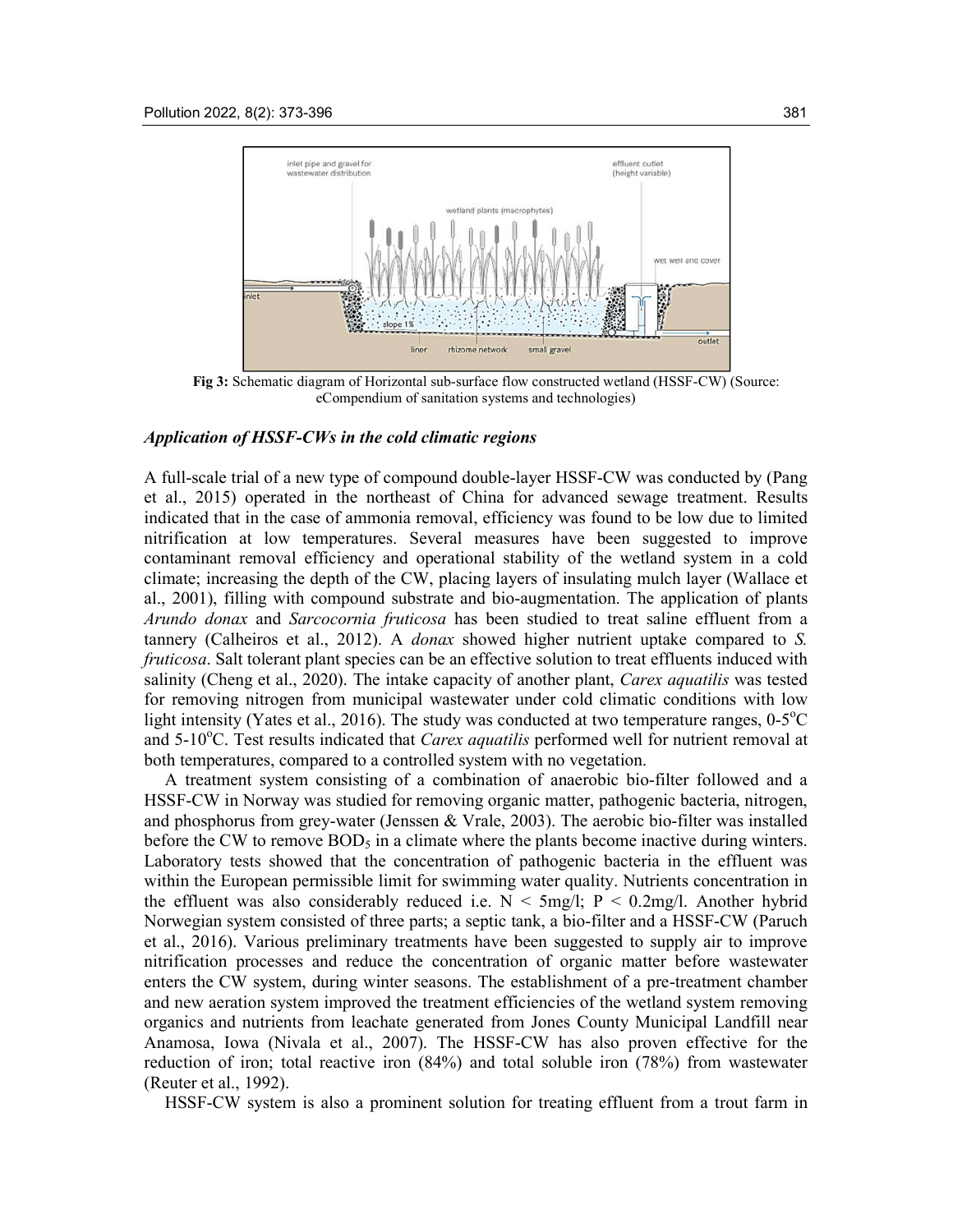cold regions (Sindilariu et al., 2007). The CW treatment efficiency at high HLR was studied by (Sindilariu et al., 2007) in two operational modes i.e. during raceway runoff and cleaning, and was compared with that of sedimentation. Treatment efficiency for TDS removal was found to be highest during the cleaning operation, while TAN treatment efficiency overtopped the removal of other nutrients. Also, the treatment efficiency of HSSF-CW surpassed the treatment effect of the sedimentation basin. To provide the optimum working condition in a cold climate, a novel greenhouse structure has been proposed by researchers. Test results have shown that HSSF CW along with bio-contact oxidation pre-treatment and a greenhouse structure could be operated below  $0^{\circ}C$  (Gao & Hu, 2012). The use of ornamental plants in these systems can associate economic benefits to the usage of CWs (Gao  $\&$  Hu, 2012; Sandoval et al., 2019). A HSSF-CW was designed and studied by Rai et al. (2015) to check its potential for removing nutrients and trace elements from urban sewage in Haridwar, India. Three different aquatic plants i.e., *Typha latifolia, Phragmites australis, and Colocasia esculenta* were used. The treatment efficiency for various parameters i.e., conductivity, TDS, BOD, TSS,  $NO<sub>3</sub>-N$ ,  $NH<sub>4</sub>-N$ , and  $PO<sub>4</sub>-P$  in the winter and summer season were observed from 55.3–91.61% to 64.8–94.1%, respectively. The planted macrophytes showed a higher bioconcentration factor (BCF) and translocation factor (TF) in summer in comparison to that in the winter season.

The literature surveyed indicates that removal efficiency achieved in HSSF-CW for TP, TN, NH4-N, COD, BOD5, and TSS varied in the range 28-98%, 27-75%, 17-85%,5-95%, 87- 96%, and 34-82% respectively. Treatment efficiencies of HSSF-CW in cold climatic regions have been listed in table 2.

|                                    | <b>ravit 2.</b> TV summary             |                           |                     |                     |      | of the treatment emergingly of Hoof -C we in the cold emmate |                |             |      |      |                            |  |
|------------------------------------|----------------------------------------|---------------------------|---------------------|---------------------|------|--------------------------------------------------------------|----------------|-------------|------|------|----------------------------|--|
|                                    | Source of<br>effluent                  | Flow<br>rate<br>$(m^3/d)$ | <b>HRT</b><br>(day) | <b>TP</b>           |      | TN NH <sub>4</sub> -N COD BOD <sub>5</sub> TSS Scale         |                |             |      |      | <b>References</b>          |  |
| <b>Harbin Taiping,</b><br>China    |                                        |                           |                     |                     |      |                                                              |                |             |      |      |                            |  |
| Effluent<br>characteristics (mg/l) | Effluent from<br>biological<br>reactor | 36-48 0.8-1.1             |                     | 0.49                | 19.7 | 15.7                                                         | 46.4           |             |      | Full | Pang et al.,<br>2015       |  |
| Removal efficiency<br>(%)          |                                        |                           |                     | 76.7                | 42   | 32                                                           | 51.5           |             |      |      |                            |  |
| Portugal                           |                                        |                           |                     |                     |      |                                                              |                |             |      |      |                            |  |
| Effluent<br>characteristics (mg/l) | High salinity<br>tannery<br>wastewater | $60$ mm/d                 | 2                   | 0.25                | 3.9  | 1.8                                                          | 69             | 11          | 30   | Full | Calheiros et al.,<br>2012  |  |
| Removal efficiency<br>(%)          |                                        |                           |                     | 82.88               |      | 76.07 73.13                                                  | 64.43          | 75.55 67.03 |      |      |                            |  |
| Portugal                           |                                        |                           |                     |                     |      |                                                              |                |             |      |      |                            |  |
| Effluent<br>characteristics (mg/l) | High salinity<br>tannery               | 210<br>mm/d               | 0.6                 | 0.18                | 4.3  | 1.5                                                          | 92             | 14          | 24   | Full | Calheiros et al.,<br>2012  |  |
| Removal efficiency<br>$(\%)$       | wastewater                             |                           |                     | 74.65               |      | 58.65 61.54 63.05                                            |                | 79.10 67.12 |      |      |                            |  |
| <b>Norway</b>                      | Domestic                               |                           |                     |                     |      |                                                              |                |             |      |      |                            |  |
| Effluent<br>characteristics (mg/l) | sewage (effluent<br>from aerobic       |                           | $6 - 7$             | 0.07                | 2.50 | 2.3                                                          | $\blacksquare$ | 6.90        |      | Full | Jenssen et al.,<br>2003    |  |
| Removal efficiency<br>(%)          | bio-filter)                            |                           |                     | 78.1                | 50.0 | 4.2                                                          |                | 81.9        |      |      |                            |  |
| Bavaria, Germany                   |                                        |                           |                     |                     |      |                                                              |                |             |      |      |                            |  |
| Effluent<br>characteristics (mg/l) | Aquaculture<br>effluent                | $10.6$ m/d                |                     | 36.1<br>$(\mu$ g/l) | 5.22 | 18.48<br>$(\mu g/l)$                                         | 5.30           | 1.52        | 1.76 | Full | Sindilariu et al.,<br>2007 |  |
| Removal efficiency<br>(%)          |                                        |                           |                     | 38.1                | $-2$ | 86.9                                                         | 24.3           | 36.9        | 34.4 |      |                            |  |

**Table 2:** A summary of the treatment efficiency of HSSF-CW in the cold climate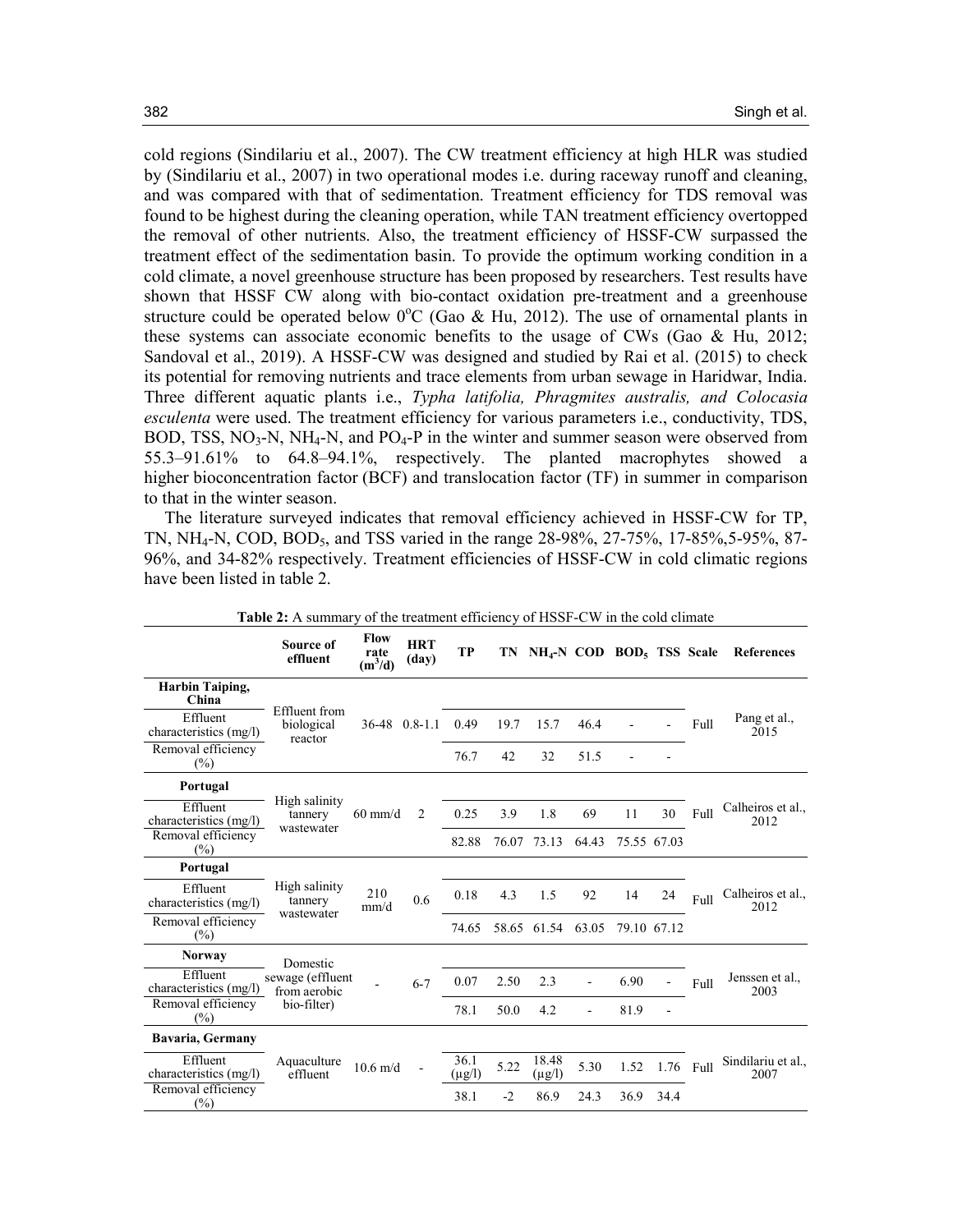#### Pollution 2022, 8(2): 373-396 383

|                                                        | Source of<br>effluent | Flow<br>rate<br>$(m^3/d)$ | HRT<br>(day) | TP             |                | TN $NH_4$ -N COD BOD <sub>5</sub> TSS Scale |                          |                |                |       | References             |  |
|--------------------------------------------------------|-----------------------|---------------------------|--------------|----------------|----------------|---------------------------------------------|--------------------------|----------------|----------------|-------|------------------------|--|
| Shanghai, China                                        |                       |                           |              |                |                |                                             |                          |                |                |       |                        |  |
| Effluent<br>characteristics (mg/l)                     | Dairy                 | $5.1 \text{ L/d}$         | 6.5          | 0.31           | 14.1           | 9.1                                         | 42.9                     | $\overline{a}$ |                | Pilot | Wang et al.,           |  |
| Removal efficiency<br>$(\%)$                           | wastewater            |                           |              | 91             | 80             | 88                                          | 87                       |                |                |       | 2012                   |  |
| Ontario, Canada                                        |                       |                           |              |                |                |                                             |                          |                |                |       |                        |  |
| Effluent<br>characteristics (mg/l)                     | Municipal WW          |                           | $2 - 3$      | $\blacksquare$ | 43.2           | 35.9                                        |                          |                |                | Pilot | Yates et al.,<br>2016  |  |
| Removal efficiency<br>$(\%)$                           |                       |                           |              | ÷.             | 5              | $-5$                                        | L.                       | $\overline{a}$ |                |       |                        |  |
| Oslo, Norway                                           |                       |                           |              |                |                |                                             |                          |                |                |       |                        |  |
| Effluent<br>characteristics (mg/l) Domestic sewage     |                       | $\overline{a}$            |              | 0.16           | 40             | 39                                          | 53                       | 52             | 41             | Full  | Paruch et al.,<br>2016 |  |
| Removal efficiency<br>(%)                              |                       |                           |              | 98.3           | 67.5           | 51.3                                        | 91.8                     | 96             | 68.7           |       |                        |  |
| Heilongjiang, China.                                   |                       |                           |              |                |                |                                             |                          |                |                |       |                        |  |
| Effluent<br>characteristics (mg/l) Domestic sewage 350 |                       |                           | 1.45         | 2.09           | ÷,             | 8.58                                        | 22.4                     |                |                |       | Full Gao et al., 2012  |  |
| Removal efficiency<br>$(\%)$                           |                       |                           |              | 27.3           | ÷,             | 25.4                                        | 61                       |                |                |       |                        |  |
| Anamosa, Iowa                                          |                       |                           |              |                |                |                                             |                          |                |                |       |                        |  |
| Effluent<br>characteristics (mg/l) Landfill leachate   |                       | 0.4                       |              | ÷,             | 89             | 14                                          | 414                      | 12             |                | Pilot | Nivala et al.,<br>2007 |  |
| Removal efficiency<br>$\frac{0}{0}$                    |                       |                           |              | ä,             | 55.9           | 93                                          | 44                       | 88             | $\overline{a}$ |       |                        |  |
| Beijing, China                                         |                       |                           |              |                |                |                                             |                          |                |                |       |                        |  |
| Effluent<br>characteristics (mg/l)                     | Domestic sewage 270   |                           | 72           | 17.6           | 61.8           | 63                                          | 50                       |                |                | Pilot | Wang et al.,<br>2008   |  |
| Removal efficiency<br>$(\%)$                           |                       |                           |              | 73.6           | 75.3           | 87.1                                        | 95.1                     |                |                |       |                        |  |
| <b>Aosta Valley, Italy</b>                             |                       |                           |              |                |                |                                             |                          |                |                |       |                        |  |
| Effluent<br>characteristics $(mg/l)$ Dairy wastewater  |                       |                           |              | 6              | 107            | 15                                          | $\overline{\phantom{0}}$ | 71             |                | Full  | Gorra et<br>al.,2014   |  |
| Removal efficiency<br>(%)                              |                       |                           |              | 40             | 27             | 17                                          | $\overline{a}$           | 92             | ÷,             |       |                        |  |
| Haridwar, India                                        |                       |                           |              |                |                |                                             |                          |                |                |       |                        |  |
| Effluent<br>characteristics (mg/l)                     | Sewage                | $\blacksquare$            | 1.5          | 2.85           | $\blacksquare$ | 8.7                                         | $\blacksquare$           | 14             | 48             |       | Full Rai et al., 2015  |  |
| Removal efficiency<br>$(\%)$                           |                       |                           |              | 58.29          |                | 55.3                                        | $\overline{a}$           | 91.61 82.73    |                |       |                        |  |

### **Vertical sub-surface flow constructed wetland (VSSF-CW)**

In VSSF-CW wetlands applied wastewater flows vertically downward through the substrate. A time gap is kept between two hydraulic loadings to allow the movement of air into the pores required for aerobic degradation of organic matter. They have proven effective in removing TSS, OM, and ammonia. Similar to other types, the influent coming to VSSF-CW must be primarily treated to prevent clogging of the substrate media. It requires less area when compared to other types, but high maintenance and operational costs make it less economical (Ayaz et al., 2015). A schematic representation of HSSF-CW is shown in figure 4.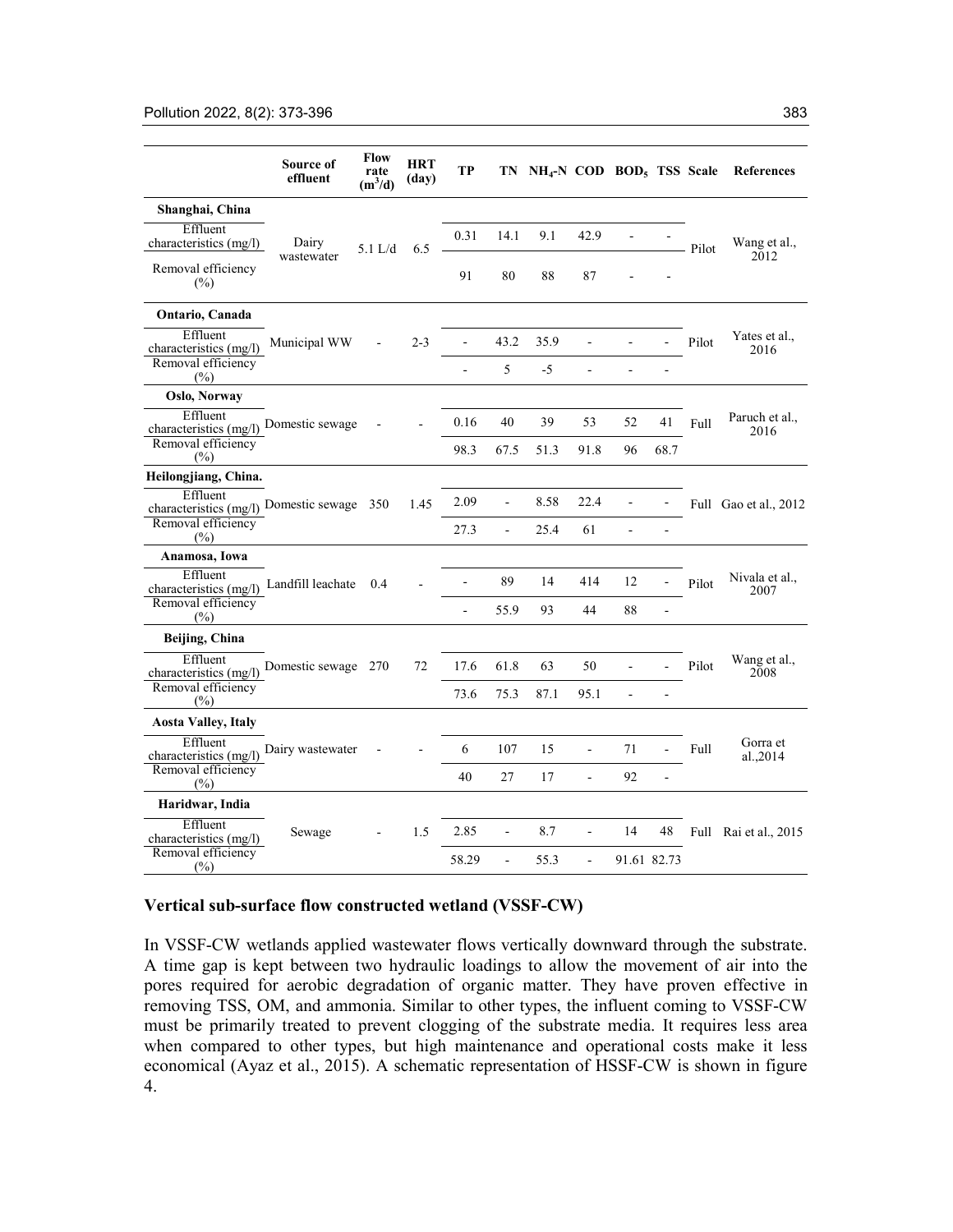

**Fig 4:** Schematic diagram of Vertical sub-surface flow constructed wetland (VSSF-CW) (Source: eCompendium of sanitation systems and technologies)

### *Application of VSSF-CWs in the cold climatic regions*

In Beijing, China, a pilot-scale VSSF-CW was built in 2004 near the Longdao River and was found to be viable means for treating polluted water and restoring the Longdao River ecosystem (Chen et al., 2008). The transformed VSSF-CW system was found appropriate as per the local conditions, less expensive to construct, better operation and maintainability than a conventional wastewater method and relatively occupies less land. Another study in the northern part of China indicated that after using the heat preservation measures, VSSF-CW performed well during winters, and the exchange of gas with the air by water happened efficiently, fulfilling oxygen deficiency in the bed, thus improving the pollutant removal ability of the treatment system (Li et al., 2011). The concentration of COD,  $NH_4^+$ -N, and TP in the effluent met with the national emission standard.

Literature shows that temperature influences the effectiveness of nitrification and denitrification in wetland systems (Li et al., 2018). A treatment system consisting of VSSF-CW and polishing pond was studied by (Myszograj & Bydałek, 2016) to evaluate the effect of seasonal temperature variation on contaminant removal efficiency of the system. During the monitoring period, the removal efficiency of total nitrogen (TN) was low about 12.7%. During the summer season, the concentration of TN fell by 50% in the treated effluent. During winters, the polishing pond didn't contribute to the treatment efficiency of the whole system. Though studies by other researchers confirm that there is a little seasonal variation on the contaminant removal efficiency of VSSF-CW and the testing result meet with the regulatory limits for discharge to a sub-surface leaching bed (Rozema et al., 2016).

The literature surveyed indicates that removal efficiency achieved in the VSSF-CW for TP, TN, NH4-N, COD, BOD5, and TSS varied in the range 40-89%, 30-99%, 40-98%, 82-99%, 86-99%, and 87-99% respectively. Treatment efficiencies of VSSF-CW in cold climatic regions have been listed in table 3.

**Table 3:** A summary of the treatment efficiency of VSSF-CW in the cold climate

|                                    | effluent                                | Source of Flow rate HRT<br>$(m3/day)$ (day) | TР                       |       |       |       |             |    |      | TN NH <sub>4</sub> -N COD BOD <sub>5</sub> TSS Scale References |
|------------------------------------|-----------------------------------------|---------------------------------------------|--------------------------|-------|-------|-------|-------------|----|------|-----------------------------------------------------------------|
| <b>Ontario</b> , Canada            | Winery                                  |                                             |                          |       |       |       |             |    |      |                                                                 |
| Effluent characteristics<br>(mg/l) | process water<br>and domestic<br>sewage | 16.620<br>$\overline{\phantom{a}}$          | $\overline{\phantom{a}}$ | 0.04  | 0.02  | 14.8  | 0.7         | 29 | Full | Rozema et<br>al., $2016$                                        |
| Removal efficiency $(\% )$         |                                         |                                             | $\overline{a}$           | 99.71 | 97.80 | 99.30 | 99.95 97.70 |    |      |                                                                 |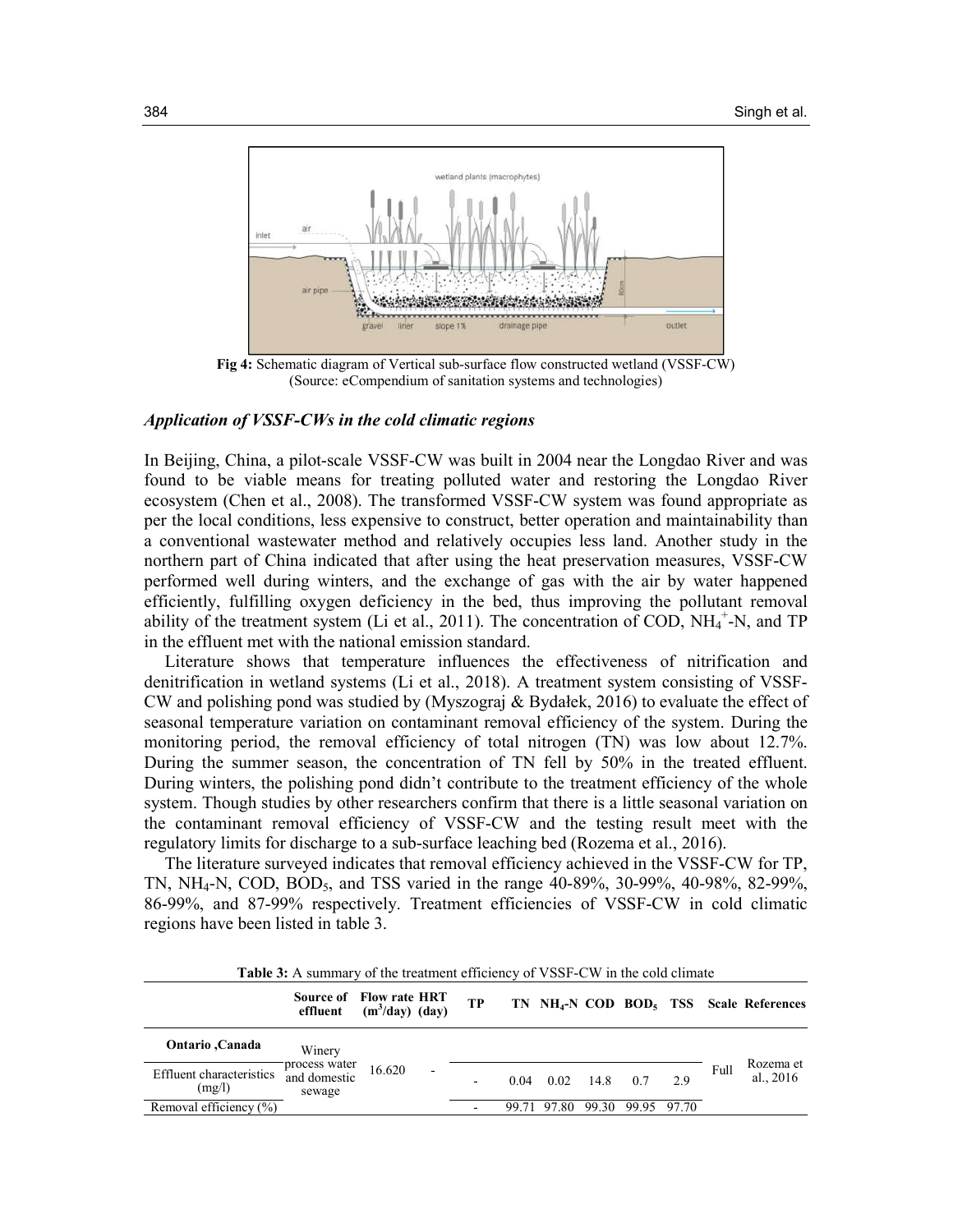#### Pollution 2022, 8(2): 373-396 385

|                                           | Source of<br>effluent   | <b>Flow rate HRT</b><br>$(m3/day)$ (day) |      | <b>TP</b> |                |                |                          | $TN$ $NH_4-N$ $COD$ $BOD_5$ $TSS$ |                |       | <b>Scale References</b>   |     |                |     |  |      |     |      |                        |
|-------------------------------------------|-------------------------|------------------------------------------|------|-----------|----------------|----------------|--------------------------|-----------------------------------|----------------|-------|---------------------------|-----|----------------|-----|--|------|-----|------|------------------------|
| Lubusz Voivodeship,<br>Poland             |                         |                                          |      |           |                |                |                          |                                   |                |       |                           |     |                |     |  |      |     |      |                        |
| <b>Effluent characteristics</b><br>(mg/l) | Domestic<br>sewage      |                                          | 0.25 |           | 85             | 30.9           |                          |                                   |                | Pilot | Myszograj<br>et al., 2016 |     |                |     |  |      |     |      |                        |
| Removal efficiency (%)                    |                         |                                          |      |           | 29             | 70             |                          |                                   |                |       |                           |     |                |     |  |      |     |      |                        |
| Shenyang, China                           |                         |                                          |      |           |                |                |                          |                                   |                |       |                           |     |                |     |  |      |     |      |                        |
| Effluent characteristics<br>(mg/l)        | Domestic<br>sewage      | 0.154<br>$m^3/m^2 \cdot d$               | 3    |           |                |                |                          |                                   |                | Full  | Li et al.,<br>2011        |     |                |     |  |      |     |      |                        |
| Removal efficiency (%)                    |                         |                                          |      | 89.81     | ÷.             | 97.97          | 92.36                    |                                   |                |       |                           |     |                |     |  |      |     |      |                        |
| Beijing, China                            |                         |                                          |      |           |                |                |                          |                                   |                |       |                           |     |                |     |  |      |     |      |                        |
| Effluent characteristics<br>(mg/l)        | Domestic<br>sewage      |                                          |      | 0.06      |                | 4.87           | 19.25                    | 5.5                               | 6.53           | Full  | Chen et al.,<br>2008      |     |                |     |  |      |     |      |                        |
| Removal efficiency (%)                    |                         |                                          |      | 98.4      | $\blacksquare$ | 77             | 81.9                     | 85.9                              | 86.9           |       |                           |     |                |     |  |      |     |      |                        |
| Greece                                    |                         |                                          |      |           |                |                |                          |                                   |                |       | Prochaska                 |     |                |     |  |      |     |      |                        |
| Effluent characteristics<br>(mg/l)        | Municipal<br>wastewater | 0.08<br>$m^3/m^2 \cdot d$                | 1.5  |           |                |                |                          |                                   |                | Full  | et al., 2007              |     |                |     |  |      |     |      |                        |
| Removal efficiency (%)                    |                         |                                          |      | 38.8      | 11.9           | $\blacksquare$ | 95.9                     | $\blacksquare$                    | $\blacksquare$ |       |                           |     |                |     |  |      |     |      |                        |
| <b>Beijing China</b>                      |                         |                                          |      |           |                |                |                          |                                   |                |       |                           |     |                |     |  |      |     |      |                        |
| <b>Effluent</b> characteristics<br>(mg/l) | Domestic<br>wastewater  | 0.12<br>$m^3/m^2 \cdot d$                |      |           |                |                |                          |                                   |                |       |                           | 0.6 | $\blacksquare$ | 3.5 |  | 11.8 | 3.8 | Full | Scholz et<br>al., 2004 |
| Removal efficiency (%)                    |                         |                                          |      | 87.8      | $\blacksquare$ | 88.4           | $\overline{\phantom{a}}$ | 96                                | 97             |       |                           |     |                |     |  |      |     |      |                        |

### **Hybrid constructed wetland (HCW)**

Hybrid constructed wetlands are an amalgamation of different CW systems (HSSF and VSSF), to obtain high contaminant removal efficiency. Two or three CW with different flow type is arranged either in series or in parallel. These systems are required when removal efficiency is needed in terms of NH4-N and TN.

### *Application of HCW in the cold climatic regions*

An experimental study conducted in a small mountainous region of Marrakech, Morocco using hybrid CW showed high removal efficiency for organics and nutrients along with total coliforms, fecal coliforms, and fecal streptococci (Elfanssi et al., 2018). Heavy organic loading beyond design limits could deteriorate the treatment efficiency of these systems (Comino et al., 2013). A properly designed hybrid CW system can work efficiently in the extreme temperature range,  $-22^{\circ}\text{C}$  - 30°C, even when covered with snow as shown by the test results from a full-scale CW in Hokkaido, Japan (Sharma et al., 2011). Another study in Hokkaido by (Zhang et al., 2017), monitored the treatment performance of the HCW system treating effluent from dairy and piggery. It was found that removal rates obtained in hybrid systems were highest when provided with a higher hydraulic loading rate. The  $NH_4-N$ removal efficiency was adversely affected by the COD/TN ratio.

The literature surveyed indicates that removal efficiency achieved in the HCW for TP, TN, NH<sub>4</sub>-N, COD, BOD<sub>5</sub>, and TSS varied in the range 50-90%, 85-96%, 40-85%, 55-96%, 41-98%, and 46-% respectively. Treatment efficiencies of HCW in cold climatic regions have been listed in table 4.

The conclusion drawn from the collected researches suggests that SF-CWs are not suitable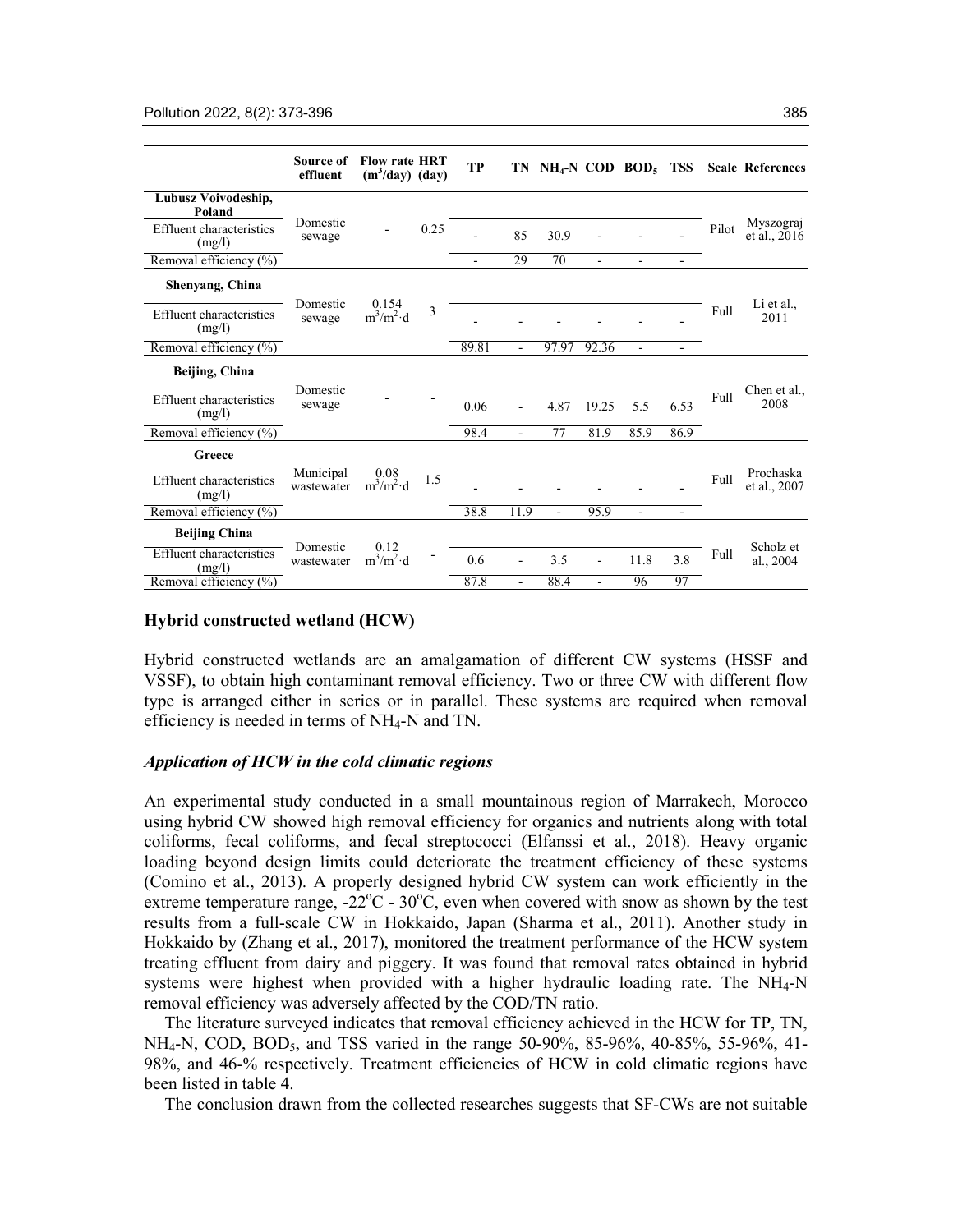to be used in cold climates because the surface of the water is exposed to the atmosphere which may result in freezing of the influent coming to the wetland system. On the contrary, the water surface in the sub-surface flow CWs remains below the surface of the substrate media and could resist if extreme temperature conditions develop. However, the application of VSSF-CWs is still not recommended because of the problem of bio-clogging. Furthermore, the efficiency of the hybrid system (two or more CW in series or parallel) has been found more than that of the single CW.

|                                                                    | Layout                                                                                          | Source of<br>effluent           | <b>Flow</b><br>rate<br>$(m^3/d)$ | <b>HRT</b><br>(day) | <b>TP</b> | TN    |     |      | $\frac{NH_{4}}{N}$ COD BOD <sub>5</sub> TSS |      |      | Scale Reference<br>s     |
|--------------------------------------------------------------------|-------------------------------------------------------------------------------------------------|---------------------------------|----------------------------------|---------------------|-----------|-------|-----|------|---------------------------------------------|------|------|--------------------------|
| Hokkaido, Japan                                                    |                                                                                                 | Dairy                           |                                  |                     |           |       |     |      |                                             |      |      |                          |
| Effluent<br>characteristics (mg/l)                                 | $VF(R) \rightarrow$<br>$\mathrm{VF} \rightarrow \mathrm{VF} \rightarrow$<br>$HF \rightarrow VF$ | effluent<br>(livestock-         | 30.48                            |                     | 13        | 34    | 14  | 382  | 106                                         | 23   | Full | Zhang et<br>al., 2017    |
| Removal Efficiency<br>(%)                                          |                                                                                                 | 500)                            |                                  |                     | 76        | 86    | 40  | 96   | 98                                          | 84   |      |                          |
| Hokkaido, Japan                                                    | $VF(R) \rightarrow$                                                                             |                                 |                                  |                     |           |       |     |      |                                             |      |      |                          |
| Effluent<br>characteristics (mg/l) $VF \rightarrow HF \rightarrow$ | $VF(R) \rightarrow$                                                                             | Piggery<br>wastewater 10.304    |                                  |                     | 13        | 397   | 135 | 442  | 50                                          | 293  | Full | Zhang et<br>al., $2017$  |
| Removal Efficiency<br>(%)                                          | VF                                                                                              |                                 |                                  |                     | 90        | 70    | 85  | 91   | 95                                          | 94   |      |                          |
| Hokkaido, Japan                                                    |                                                                                                 | Dairy                           |                                  |                     |           |       |     |      |                                             |      |      |                          |
| Effluent<br>characteristics (mg/l)                                 | $VF \rightarrow$<br>$VF(R) \rightarrow$<br>ΗF                                                   | effluent<br>(livestock-         | 4.592                            |                     | 6         | 21    | 13  | 212  | 92                                          | 13   | Full | Zhang et<br>al., 2017    |
| Removal Efficiency<br>(%)                                          |                                                                                                 | 120)                            |                                  |                     | 71        | 85    | 76  | 94   | 94                                          | 97   |      |                          |
| Tidili, Morocco                                                    |                                                                                                 |                                 |                                  |                     |           |       |     |      |                                             |      |      |                          |
| Effluent<br>characteristics (mg/l)                                 | $VF \rightarrow VF \rightarrow$<br>$VF \rightarrow HF \rightarrow$<br>HF                        | Domestic 0.5-0.75<br>sewage     | $m^3/m^2$ .d                     |                     | 3.16      | 20.19 |     |      | 72.93 47.00 46.83                           |      | Full | Elfanssi et<br>al., 2017 |
| Removal Efficiency<br>(%)                                          |                                                                                                 |                                 |                                  |                     | 50        | 60.60 |     |      | 87.24 86.98 90.07                           |      |      |                          |
| <b>Italy</b>                                                       |                                                                                                 |                                 |                                  |                     |           |       |     |      |                                             |      |      |                          |
| Effluent<br>characteristics (mg/l)                                 | $VF(R) \rightarrow$<br>$VF \rightarrow HF$                                                      | Cheese<br>factory<br>wastewater | 0.1<br>$m^3/m^2/d$               | $\overline{4}$      | 7         | 4.9   | 0.5 | 1129 | 800                                         | 116  | Full | Comino et<br>al., $2011$ |
| Removal Efficiency<br>$(\%)$                                       |                                                                                                 |                                 |                                  |                     | 53.4      | X     | X   | 54.4 | 40.7                                        | 46.3 |      |                          |
| Hokkaido, Japan                                                    |                                                                                                 |                                 |                                  |                     |           |       |     |      |                                             |      |      |                          |
| Effluent<br>characteristics (mg/l)                                 | $VF \rightarrow VF \rightarrow$ Milk parlor<br>HF                                               | wastewater                      | 4.5                              |                     | 5         | 32    | 22  | 323  | 138                                         | 17   | Full | Sharma et<br>al., $2011$ |
| Removal Efficiency<br>(%)                                          |                                                                                                 |                                 |                                  |                     | 76        | 76    | 64  | 88   | 89                                          | 98   |      |                          |

**Table 4:** A summary of the treatment efficiency of HCW in the cold climate

### **COUPLING OTHER TREATMENT PROCESSES WITH CWs**

Literature published worldwide summarizes the novel idea of combining constructed wetlands with other treatment processes to improve the overall removal efficiency of these systems in terms of organics (BOD<sub>5</sub>, COD), nutrients (TN, TP), and heavy metals. (Kong  $\&$  Zheng, 2013) integrated a dynamic membrane bio-reactor with VSSF-CW for treating synthetic municipal wastewater. MBR alone has good removal efficiencies for COD and TSS but fails to achieve satisfactory results for nutrient removal; especially when low-cost membranes are used to reduce the capital cost involved (Kimura et al., 2008; Shin et al., 2014). The integrated technology achieved effective TN (80%) and TP (70%) removal. The CWs can also be clubbed with anaerobic processes such as Up-flow anaerobic sludge blanket reactor (UASBR+CW) (El-Khateeb & El-Gohary, 2003) and Anaerobic baffled reactor (ABR+CW)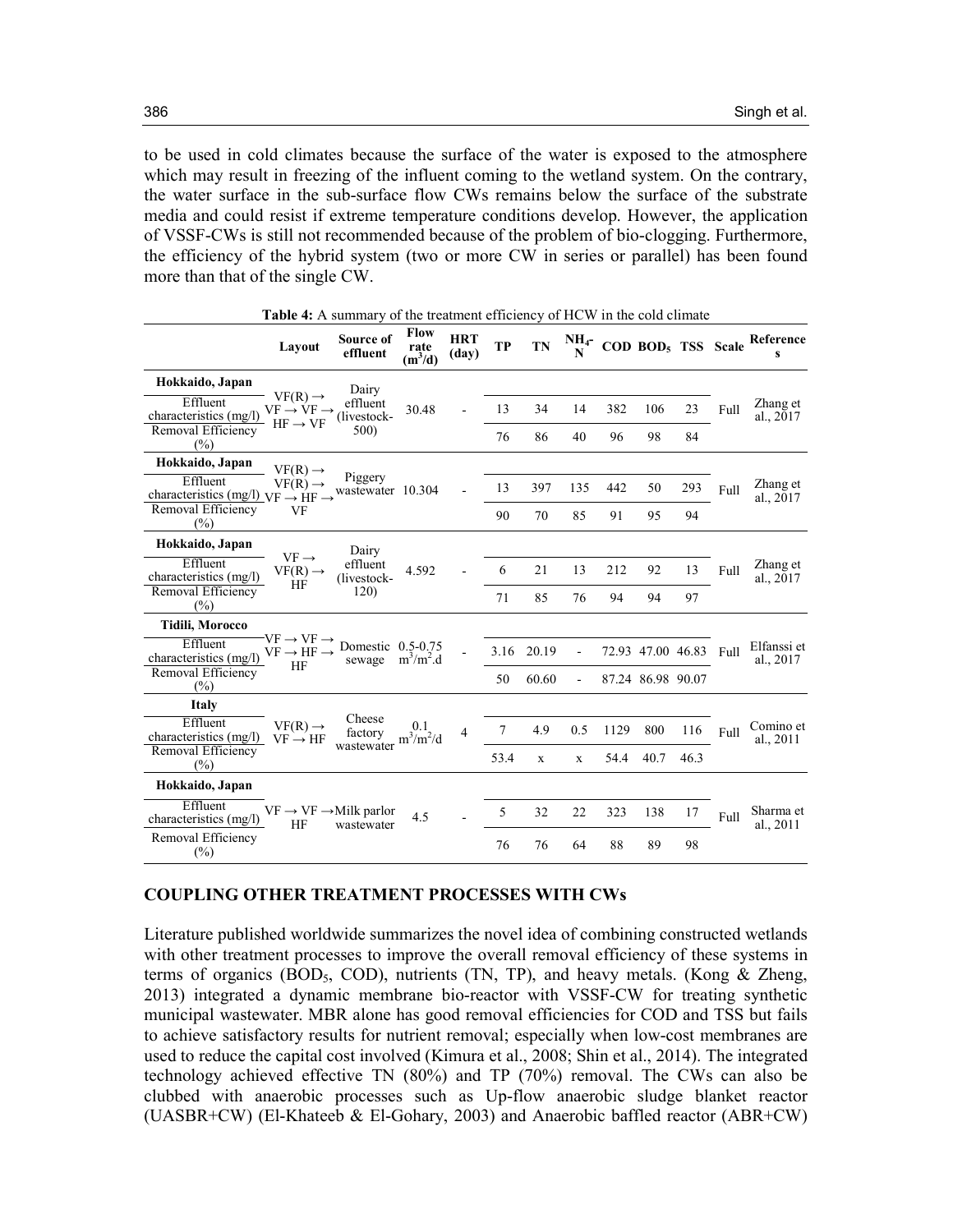(Singh et al., 2009; Valipour et al., 2014; Ye et al., 2012). This combination has emerged as a potential solution for wastewater treatment especially for small communities and rural areas. Significant removal of organics and SS in pre-treatment reduces the risk of bio-clogging in CW and enhances its performance. A crucial advantage of this combination lies in the vigorous removal of pathogens and fecal coliforms. In another treatment process called electrolysis, voltages from redox potentials could drive electrochemical reactions, which can cause oxidation of organic matter and ammonium. Electrolysis when integrated with CWs enhances the overall performance of CWs (Grafias et al., 2010; Ju et al., 2014). This technique has gained popularity in recent times, especially for treating wastewater with a low C/N ratio or recalcitrant contaminants. A lab-scale experiment combining electro-flocculation and constructed wetland (EF+CW) has been found efficient in removing phosphate from synthetic wastewater, contributing to the study of reuse potential of CW effluent (Barash et al., 2009). Moving bed bio-film reactor when clubbed with constructed wetlands has been observed to give satisfactory results in term of contaminant removal efficiency (Lai et al., 2020). Treatment efficiencies of various treatment systems, when clubbed with CWs, are given in table 5.

|                                                        | <b>Treatment</b><br>system                  | <b>Source of effluent</b> | TP             | TN                               | $NH_4-N$ COD BOD <sub>5</sub> TSS |                  |      |       |      | <b>Scale References</b>    |
|--------------------------------------------------------|---------------------------------------------|---------------------------|----------------|----------------------------------|-----------------------------------|------------------|------|-------|------|----------------------------|
| Tehran, Iran<br>Removal efficiency<br>$\binom{0}{0}$   | $ABR + HSSF-$<br>CW                         | Domestic<br>wastewater    |                | 79                               |                                   | 87               | 93   | 88    | Full | Jamshidi et<br>al., 2014   |
| Nepal<br>Removal efficiency<br>$(\%)$                  | $ABR + HSSF-$<br>$CW + VSSF$ -<br><b>CW</b> | Domestic<br>wastewater    |                | 26.1                             | 69.5                              | 90.0             | 90.1 | 95.9  | Full | Singh et al.,<br>2009      |
| China<br>Removal efficiency<br>$\frac{1}{2}$           | $MBR + VSSF-$<br>CW                         | Domestic sewage           | 93.3           | 85.4                             |                                   | 90.3             |      |       | Full | Kong et al.,<br>2013       |
| China<br>Removal efficiency<br>$(\%)$                  | $ABR + HSSF-$<br>$CW + SF-CW$               | Rural sewage              | 67.25          | 82.33                            |                                   | 81.19            |      |       | Full | Ye et al.,<br>2012         |
| Cairo, Egypt<br>Removal efficiency HSSF-CW +SF-<br>(%) | $UASBR +$<br>CW                             | Municipal<br>wastewater   | 53.85          | 47.54                            | 48.39                             | 88.23            | 93   | 86.39 | Full | El-Khateeb et<br>al., 2003 |
| China<br>Removal efficiency<br>$(\%)$                  | $Electrolysis +$<br><b>SF-CW</b>            | Synthetic effluent        |                |                                  | 80                                | 85               |      |       | Lab  | Ju et al.,<br>2014         |
| China<br>Removal efficiency<br>$\frac{1}{2}$           | Electro-<br>flocculation $+$<br>CW          | Synthetic<br>wastewater   | 90             |                                  | 93.2                              |                  | 63   | 67    | Lab  | Barash et al.,<br>2009     |
| China<br>Removal efficiency<br>$(\%)$                  | MBBR+ CW                                    | Synthetic<br>wastewater   | $279-$<br>69.6 | 461<br>$\qquad \qquad =$<br>84.5 | $650 -$<br>99.3                   | $85.9 -$<br>97.5 |      |       | Lab  | Lai et al.,<br>2020        |

**Table 5:** Combination of constructed wetlands with other treatment technologies

#### **ECONOMICS OF CWs**

Several researchers have tried to focus on the economic perspective of CW technology. A study conducted by Carlos et al. (2017) compared the performance of WWT systems located on a rural property by Life cycle assessment (LCA). The system studied was UASBR combined with an anaerobic filter, four HSSF-CWs, and two photoreactors. The outcome of the LCA for 10 years indicated that the installation and operational costs for the CWs were the least compared to other technologies. Similar emphasis was drawn from other studies as well (Rahman et al., 2020). Another study conducted by Tsihrintzis et al. (2007) provided a cost comparison (operational & maintenance) for SF-CW and VSSF-CW. The SF-CW system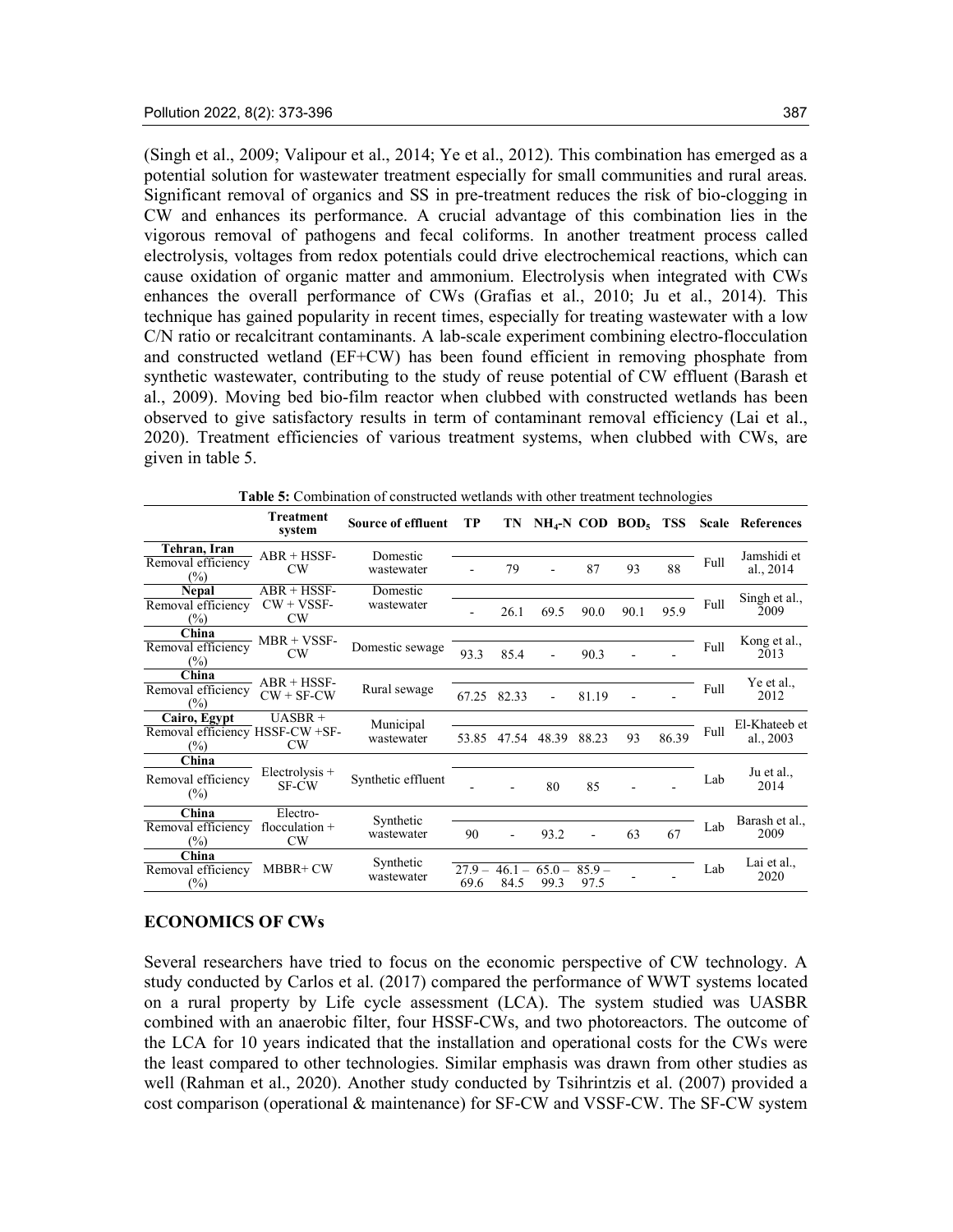used in the study was designed for a small population of 1200 p.e. and its constructional cost was €305,000, and the capital, operation, and maintenance cost was €22.07/p.e./yr or 0.50/m<sup>3</sup> of influent. On the other hand, the VSSF-CW system was designed for 1000 p.e. construction cost was  $\epsilon$ 410,850, and the capital, operation, and maintenance cost was 36.81/p.e./yr or  $0.56/m<sup>3</sup>$  of influent (Tsihrintzis et al., 2007). The major deciding factor which affects the selection of CWs for wastewater treatment is land availability. Figure 5 shows the area requirement of selected wastewater treatment technologies for secondary treatment for warm to cold climates. When compared to other treatment systems, CWs have a larger land requirement, but less requirement of external energy (pumps) and lower operational & maintenance cost.



**Fig 5:** Area requirement of other technologies in comparison to constructed wetlands (CWs). (Source: Hoffmann et al., 2011; Kadlec and Wallace, 2009)

Resende et al. (2019) studied the eco-efficiency of 2 decentralized, small-scale wastewater systems (WWTS) when used in association with CWs. An LCA based on data from two actual pilot structures was carried out. The results implied that the area required for the installation of the system was less when artificial aeration was employed. The life cycle cost per m3 of treated sewage was 1.8 times smaller for the aerated system when compared to the system without aeration. Thus, aeration is cost-effective for small-scale WWTS coupled to CWs (Resende et al., 2019).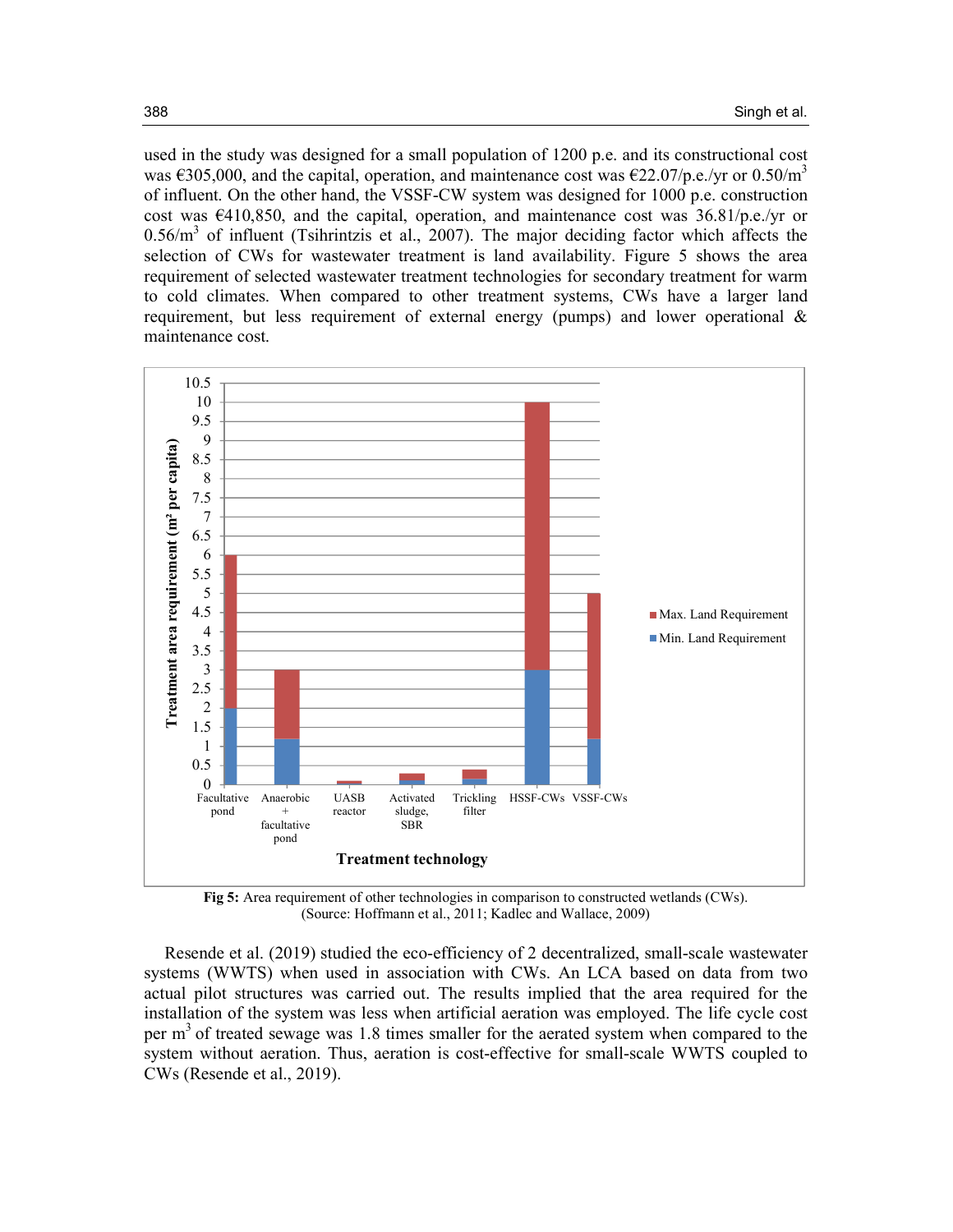# **ADVANTAGES OF CW TECHNOLOGY**

# **Water Reclamation or reuse**

Treated water received from CWs is low in nutrients and possesses the potential to be reused for non-potable uses such as gardening, landscape irrigation, toilet flushing, etc. as it adheres to the European reuse guidelines (Milani et al., 2020; Nguyen et al., 2020; Nan et al., 2020; Lavrnić & Mancini, 2016).

# **Use of locally available material and plant species**

The substrate material used in CWs such as gravel, river sand, coal cinder, etc., is locally available and has been found fit for use (Wang et al., 2018). The macrophytes suggested by researchers to be used in CWs for nutrient uptake can easily be found in nearby ponds, lakes, and wetlands such as *Phragmites Australis*, *Eichhornia crassipes*, etc. (Shelef et al., 2013).

# **Economical construction and operation**

It is easy to design and construct, requiring less expertise (Ingrao et al., 2020; Rahman et al., 2020). The flow-through treatment stages are entirely gravity driven with no or less pumping action required. Thus, power consumption is less.

# **Cost benefits**

The use of several ornamental plants such as *Canna indica*, *Heliconia*, *Zantedeschia*, etc., must be promoted in CWs as these are aesthetically pleasing and also add income for the locals and municipal agencies (Sandoval et al., 2019).

# **Environmental friendly**

This method of wastewater treatment has a low ecological footprint and causes minimal environmental impact (Gkika et al., 2015). As vegetation planted is herbaceous, hence needs to be harvested once a year. The harvested plants can be used as fodder, compost and can be directly mulched on the surface of CWs to produce thermal insulation in case of extreme winters. Several architects propose CWs in urban localities as a part of landscape beautification and also to improve the wastewater quality in terms of nutrients.

# **CONCLUSION**

- Cold climatic conditions have a significant effect on the treatment capacity of constructed wetlands. CWs in cold climates showed no adverse effect on the removal of TSS, BOD5, COD, but the rate of nitrogen removal  $(NH_4^+$ ,  $NO_3^-$  and  $NO_2^-$ ) was significantly reduced.
- The use of HSSH-CWs has been found most suited in colder regions, as water surface is not exposed to the atmosphere, thus maintaining an optimum temperature level required for microbial activity.
- Several insulation measures such as vegetation mulching on the wetland surface, bioaugmentation, and constructing glass houses over wetlands have been suggested to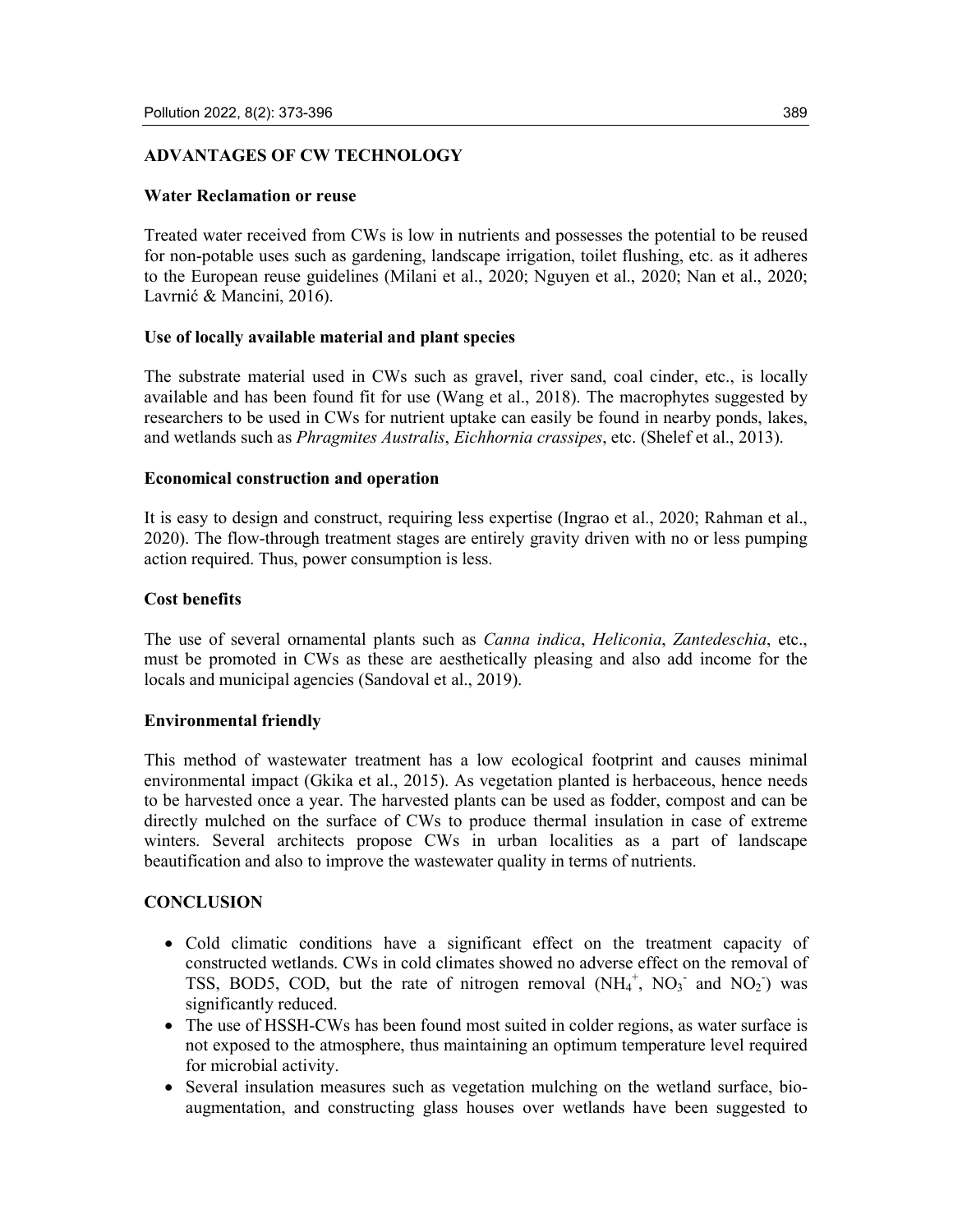enhance the microbial activity in CWs.

- The problem of bio-clogging was found more frequent in VSSF-CWs, hence unsuitable for effluent with heavy suspended impurities. This indicates a need for the pre-treatment system such as septic tank, Imhoff tank, etc. to make wastewater free from SS before it enters CW.
- Cold climate showed no adverse effect on TP removal as it was mainly eliminated by getting adsorbed on the surface of the substrate. Phosphorous removal in CWs could be enhanced by using iron-enriched substrate media.
- The contaminant removal efficiency of CWs in cold regions was improved by adopting various strategies such as selecting vegetation tolerant to frigid conditions as it plays a crucial role in oxygen supply and maintaining the microbial population in the root zone of plants.
- The use of artificial aerators to increase the level of dissolved oxygen in sub-surface flow CWs and recirculating effluent back into the wetland system helped in the removal of contaminants further by repeated interaction between microbes and contaminants.
- Another way that improved pollutant removal was the use of a hybrid system instead of a single CW. In many cases, to maintain sanitary conditions SF-CW was employed in end as a means to polish effluent before final disposal.

# **FUTURE SCOPE**

- In most of the cases, the concentration of E. coli in the effluent did not meet the regulatory standards implying a need for further disinfection. Chemical disinfection with chlorine compounds leaves behind byproducts again contaminating the treated water. Thus, work could be done to introduce an efficient, yet economical way of disinfecting effluent from CW.
- Salinity in the effluent is detrimental to biological components of the wetland system, especially vegetation. Work needs to be done to incorporate salt-tolerant macrophytes such as mangrove species in the CWs because of their high tolerance to a saline environment.
- Vegetation harvested from CWs is heavily doped with nutrients and metals, if disposed of directly on land may cause toxicity in the soil. Currently, no effective measures are known for the proper management of harvested vegetation. Thus, work needs to be done suggesting measures for proper handling and disposal of harvested macrophytes.
- Bio-augmentation in CWs could be done to aid microbial growth and enhance their metabolism in a cold climate, though sufficient knowledge is not available in this regard.

# **ACKNOWLEDGEMENT**

The author would like to thank the Department of Civil Engineering of National Institute of Technology Hamirpur, Himachal Pradesh, India, and my colleagues for providing valuable support to carry out this research.

# **GRANT SUPPORT DETAILS**

The present research did not receive any financial support.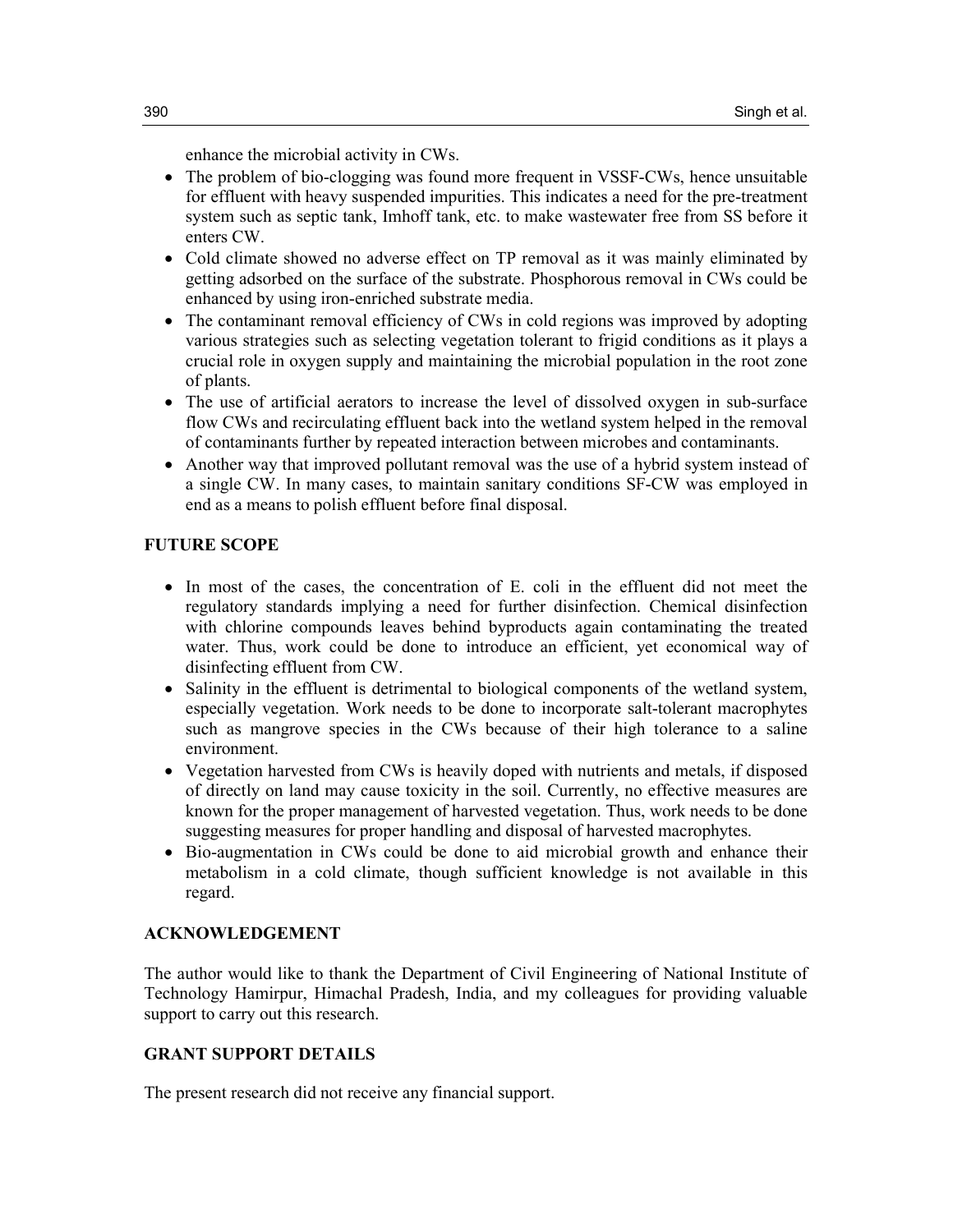#### **CONFLICT OF INTEREST**

The authors declare that there is not any conflict of interests regarding the publication of this manuscript. In addition, the ethical issues, including plagiarism, informed consent, misconduct, data fabrication and/ or falsification, double publication and/or submission, and redundancy has been completely observed by the authors.

# **LIFE SCIENCE REPORTING**

No life science threat was practiced in this research.

#### **REFERENCES**

- Ashraf, S., Afzal, M., Naveed, M., Shahid, M. and Ahmad Zahir, Z. (2018). Endophytic bacteria enhance remediation of tannery effluent in constructed wetlands vegetated with Leptochloa fusca. *International Journal of Phytoremediation*, *20*(2), 121–128.
- Ayaz, S. Ç., Aktaş, Ö., Akça, L. and Fındık, N. (2015). Effluent quality and reuse potential of domestic wastewater treated in a pilot-scale hybrid constructed wetland system. *Journal of Environmental Management*, *156*, 115–120.
- Bajpai, M., Katoch, S. S. and Chaturvedi, N. K. (2019). Comparative study on decentralized treatment technologies for sewage and graywater reuse – a review. *Water Science and Technology*, *80*(11), 2091–2106.
- Bani-Melhem, K., Al-Qodah, Z., Al-Shannag, M., Qasaimeh, A., Rasool Qtaishat, M. and Alkasrawi, M. (2015). On the performance of real grey water treatment using a submerged membrane bioreactor system. *Journal of Membrane Science*, *476*, 40–49.
- Barash, A., Ozer, K., Adin, A., Sciences, W., Hebrew, T., Milstein, D. and Gasith, A. (2009). *Electroflocculation – Constructed Wetland Hybrid for Improved Phosphate Removal In Effluent Reuse Keywords*.
- Boonsong, K., Piyatiratitivorakul, S. and Patanaponpaiboon, P. (2003). Potential use of mangrove plantation as constructed wetland for municipal wastewater treatment. *Water Science and Technology*, *48*(5), 257–266.
- Bosak, V., VanderZaag, A., Crolla, A., Kinsley, C. and Gordon, R. (2016). Performance of a Constructed Wetland and Pretreatment System Receiving Potato Farm Wash Water. *Water*, *8*(5), 183.
- Boujelben, N., Bouzid, J., Elouear, Z., Feki, M., Jamoussi, F. and Montiel, A. (2008). Phosphorus removal from aqueous solution using iron coated natural and engineered sorbents. *Journal of Hazardous Materials*, *151*(1), 103–110.
- Calheiros, C. S. C., Quitério, P. V. B., Silva, G., Crispim, L. F. C., Brix, H., Moura, S. C. and Castro, P. M. L. (2012). Use of constructed wetland systems with Arundo and Sarcocornia for polishing high salinity tannery wastewater. *Journal of Environmental Management*, *95*(1), 66–71.
- Cameron, K., Madramootoo, C., Crolla, A. and Kinsley, C. (2003). Pollutant removal from municipal sewage lagoon effluents with a free-surface wetland. *Water Research*, *37*(12), 2803–2812.
- Carreau et al. (2012). *Evaluation of a surface flow constructed wetland treating abattoir wastewater*. *28*(5), 757–766.
- Chazarenc, F., Maltais-Landry, G., Troesch, S., Comeau, Y. and Brisson, J. (2007). Effect of loading rate on performance of constructed wetlands treating an anaerobic supernatant. *Water Science and Technology : A Journal of the International Association on Water Pollution Research*, *56*(3), 23–29.
- Chen, Z. M., Chen, B., Zhou, J. B., Li, Z., Zhou, Y., Xi, X. R., Lin, C. and Chen, G. Q. (2008). A vertical subsurface-flow constructed wetland in Beijing. *Communications in Nonlinear Science and Numerical Simulation*, *13*(9), 1986–1997.
- Cheng, R., Zhu, H., Cheng, X., Shutes, B. and Yan, B. (2020). Saline and alkaline tolerance of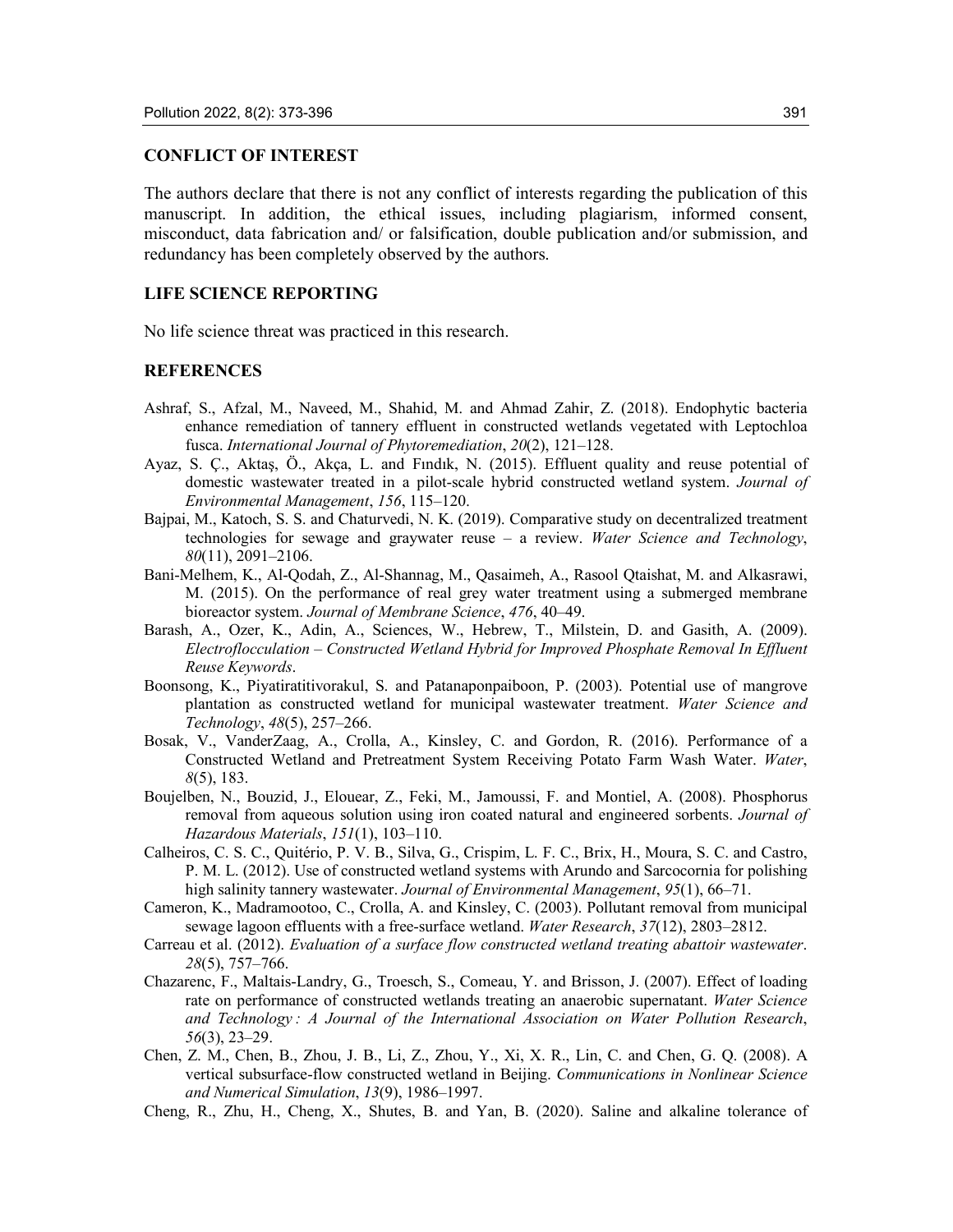wetland plants-what are the most representative evaluation indicators? *Sustainability (Switzerland)*, *12*(5), 1–18.

- Comino, E., Riggio, V. A. and Rosso, M. (2013). Constructed wetland treatment of agricultural effluent from an anaerobic digester. *Ecological Engineering*, *54*, 165–172.
- Comino, E., Riggio, V. and Rosso, M. (2011). Mountain cheese factory wastewater treatment with the use of a hybrid constructed wetland. *Ecological Engineering*, *37*(11), 1673–1680.
- Dahiya, R. (2015). Projections for the Population Growth and Its Impact on Solid Waste Generation of a Medium Sized North. *International Journal of Technical Research and Applications*, *3*(6), 57–61.
- Davor Stanković. (2018). Constructed wetlands for wastewater treatment. *Encyclopedia of Ecology*, *69*, 14–21.
- Duran-Encalada, J. A., Paucar-Caceres, A., Bandala, E. R. and Wright, G. H. (2017). The impact of global climate change on water quantity and quality: A system dynamics approach to the US– Mexican transborder region. *European Journal of Operational Research*, *256*(2), 567–581.
- El-Khateeb, M. A. and El-Gohary, F. A. (2003). Combining UASB technology and constructed wetland for domestic wastewater reclamation and reuse. *Water Supply*, *3*(4), 201–208.
- Elfanssi, S., Ouazzani, N., Latrach, L., Hejjaj, A. and Mandi, L. (2018). Phytoremediation of domestic wastewater using a hybrid constructed wetland in mountainous rural area. *International Journal of Phytoremediation*, *20*(1), 75–87.
- Fan, J., Zhang, J., Ngo, H. H., Guo, W. and Yin, X. (2016). Improving low-temperature performance of surface flow constructed wetlands using Potamogeton crispus L. plant. *Bioresource Technology*, *218*, 1257–1260.
- Gao, D. and Hu, Q. (2012). Bio-contact oxidation and greenhouse-structured wetland system for rural sewage recycling in cold regions: A full-scale study. *Ecological Engineering*, *49*, 249–253.
- García, J., Rousseau, D. P. L., Morató, J., Lesage, E., Matamoros, V. and Bayona, J. M. (2010). Contaminant Removal Processes in Subsurface-Flow Constructed Wetlands: A Review. *Critical Reviews in Environmental Science and Technology*, *40*(7), 561–661.
- Gkika, D., Gikas, G. D. and Tsihrintzis, V. A. (2015). Environmental footprint of constructed wetlands treating wastewater. *Journal of Environmental Science and Health. Part A, Toxic/Hazardous Substances & Environmental Engineering*, *50*(6), 631–638.
- Gorito, A. M., Ribeiro, A. R., Gomes, C. R., Almeida, C. M. R. and Silva, A. M. T. (2018). Constructed wetland microcosms for the removal of organic micropollutants from freshwater aquaculture effluents. *Science of the Total Environment*, *644*, 1171–1180.
- Gorra, R., Freppaz, M., Zanini, E. and Scalenghe, R. (2014). Mountain dairy wastewater treatment with the use of a "irregularly shaped" constructed wetland (Aosta Valley, Italy). *Ecological Engineering*, *73*, 176–183.
- Grafias, P., Xekoukoulotakis, N. P., Mantzavinos, D. and Diamadopoulos, E. (2010). Pilot treatment of olive pomace leachate by vertical-flow constructed wetland and electrochemical oxidation: An efficient hybrid process. *Water Research*, *44*(9), 2773–2780.
- Guittonny-Philippe, A., Masotti, V., Höhener, P., Boudenne, J. L., Viglione, J. and Laffont-Schwob, I. (2014). Constructed wetlands to reduce metal pollution from industrial catchments in aquatic Mediterranean ecosystems: A review to overcome obstacles and suggest potential solutions. *Environment International*, *64*, 1–16.
- Hang, Q., Wang, H., Chu, Z., Ye, B., Li, C. and Hou, Z. (2016). Application of plant carbon source for denitrification by constructed wetland and bioreactor: review of recent development. *Environmental Science and Pollution Research*, *23*(9), 8260–8274.
- Heyvaert, A. C., Reuter, J. E. and Goldman, C. R. (2006). Subalpine, cold climate, stormwater treatment with a constructed surface flow wetland. *Journal of the American Water Resources Association*, *42*(1), 45–54.
- Hoffmann H., Platzer C., Winker M. and Von Muench E. (2011) Technology review of constructed wetlands: Subsurface flow constructed weltands for greywater and domestic wastewater treatment. http://www.susana.org/en/resources/library/details/930, last accessed 25 May 2017. Deutsche Gesellschaft für Internationale Zusammenarbeit (GIZ): Eschborn, Germany.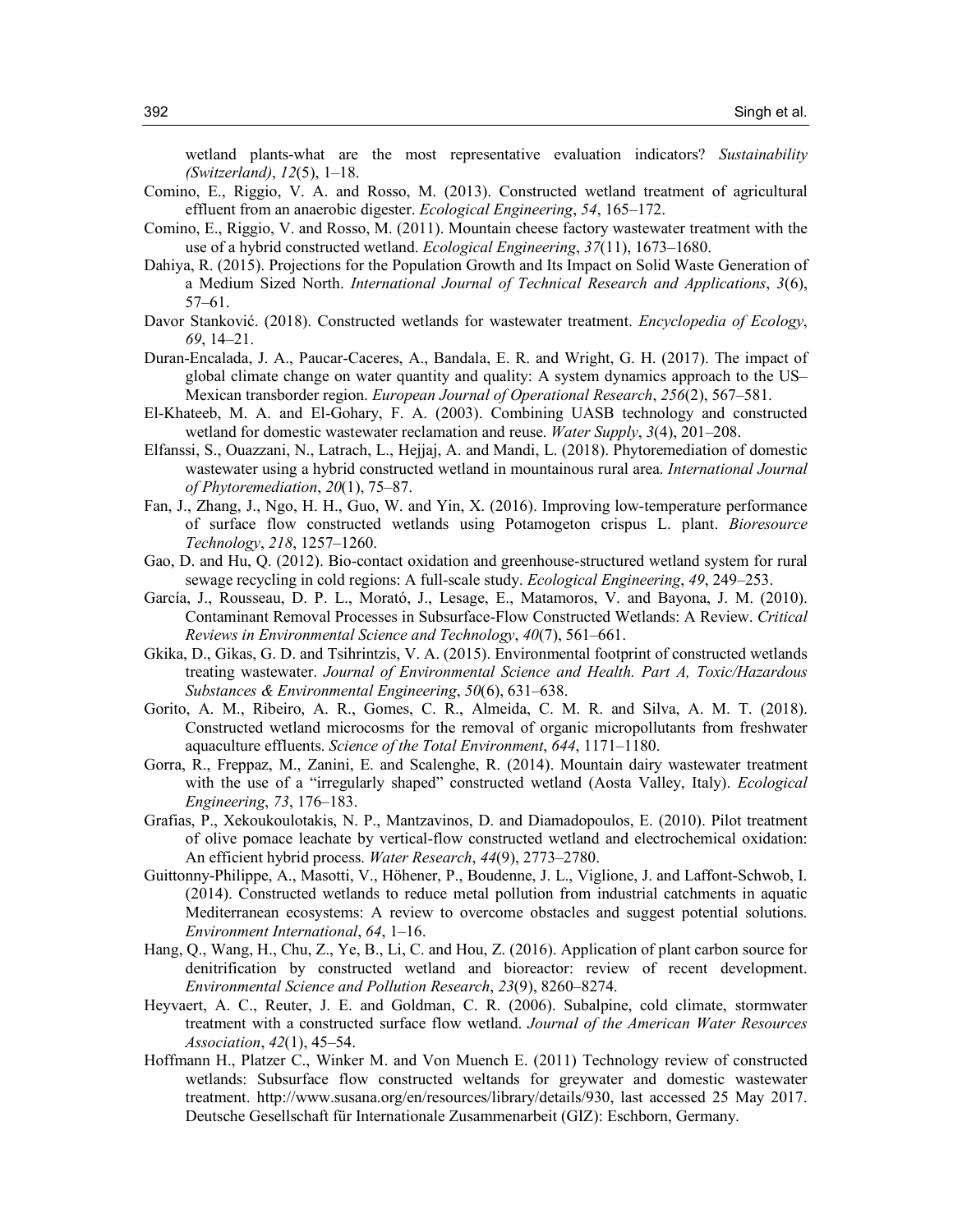- Ingrao, C., Failla, S. and Arcidiacono, C. (2020). A comprehensive review of environmental and operational issues of constructed wetland systems. *Current Opinion in Environmental Science & Health*, *13*, 35-45.
- Jamshidi, S. and Khalesidoost, M. (2014). Biogas production yield of anaerobic baffled reactor in low pH and HRT. *Journal of Middle East Applied Science and Technology*, *15*(15), 765–770.
- Jenssen, P. D., Mæhlum, T. and Krogstad, T. (1993). Potential Use of Constructed Wetlands for Wastewater Treatment in Northern Environments. *Water Science and Technology*, *28*(10), 149– 157.
- Jenssen P, D. and Vrale L. (2003). Greywater Treatment in combined Biofilter/Constructed Wetlands in Cold Climate. *Ecosan – Closing the Loop. Proc. 2nd Int. Symp. Ecological Sanitation, Lübeck*, 875–881.
- Ji, G. D., Sun, T. H. and Ni, J. R. (2007). Surface flow constructed wetland for heavy oil-produced water treatment. *Bioresource Technology*, *98*(2), 436–441.
- Jong, J., Lee, J., Kim, J., Hyun, K., Hwang, T., Park, J. and Choung, Y. (2010). The study of pathogenic microbial communities in graywater using membrane bioreactor. *Desalination*, *250*(2), 568–572.
- Ju, X., Wu, S., Huang, X., Zhang, Y. and Dong, R. (2014). How the novel integration of electrolysis in tidal flow constructed wetlands intensifies nutrient removal and odor control. *Bioresource Technology*, *169*, 605–613.
- Kadlec R.H. and Wallace S.D. (2009) Treatment Wetlands, Second Edition. Boca Raton, Florida: CRC Press.
- Kadlec, R. H., Pries, J. and Lee, K. (2012). The Brighton treatment wetlands. *Ecological Engineering*, *47*, 56–70.
- Kimura, K., Nishisako, R., Miyoshi, T., Shimada, R. and Watanabe, Y. (2008). Baffled membrane bioreactor (BMBR) for efficient nutrient removal from municipal wastewater. *Water Research*, *42*(3), 625–632.
- Kirby, A. (2002). Wastewater Treatment Using Constructed Wetlands. *Canadian Water Resources Journal*, *27*(3), 263–272.
- Kong, L., He, F., Xia, S., Xu, D., Zhang, Y., Xiao, E. R. and Wu, Z. B. (2013). A combination process of DMBR-IVCW for domestic sewage treatment. *Fresenius Environ. Bull*, *22*(3), 665-674.
- Lai, C., Sun, Y., Guo, Y., Cai, Q. and Yang, P. (2020). A novel integrated bio-reactor of moving bed and constructed wetland (MBCW) for domestic wastewater treatment and its microbial community diversity. *Environmental Technology*, *0*(0), 1–16.
- Lavrnić, S. and Mancini, M. L. (2016). Can constructed wetlands treat wastewater for reuse in agriculture? Review of guidelines and examples in South Europe. *Water Science and Technology*, *73*(11), 2616–2626.
- Li, J., Fan, J., Zhang, J., Hu, Z. and Liang, S. (2018). Preparation and evaluation of wetland plantbased biochar for nitrogen removal enhancement in surface flow constructed wetlands. *Environmental Science and Pollution Research*, *25*(14), 13929–13937.
- Li, Y., Zhang, Y. and Zhang, X. (2011). Heat preservation of subsurface flow constructed wetland in cold area in winter and its operation effect. *Procedia Environmental Sciences*, *10*(PART C), 2182–2188.
- Liyanage, C. P. and Yamada, K. (2017). Impact of population growth on the water quality of natural water bodies. *Sustainability (Switzerland)*, *9*(8).
- Lutterbeck, Carlos A., Kist, Lourdes T., Lopez, Diosnel R., Zerwes, Filipe V. and Machado, Ênio L. (2017). *Life cycle assessment of integrated wastewater treatment systems with constructed wetlands in rural areas. Journal of Cleaner Production, 148(), 527–536.*
- Varma, M., Gupta, A. K., Ghosal, P. S. and Majumder, A. (2021). A review on performance of constructed wetlands in tropical and cold climate: Insights of mechanism, role of influencing factors, and system modification in low temperature. *Science of The Total Environment*, *755*, 142540.
- Mann, R. A. and Bavor, H. J. (1993). Phosphorus removal in constructed wetlands using gravel and industrial waste substrata. *Water Science and Technology*, *27*(1), 107–113.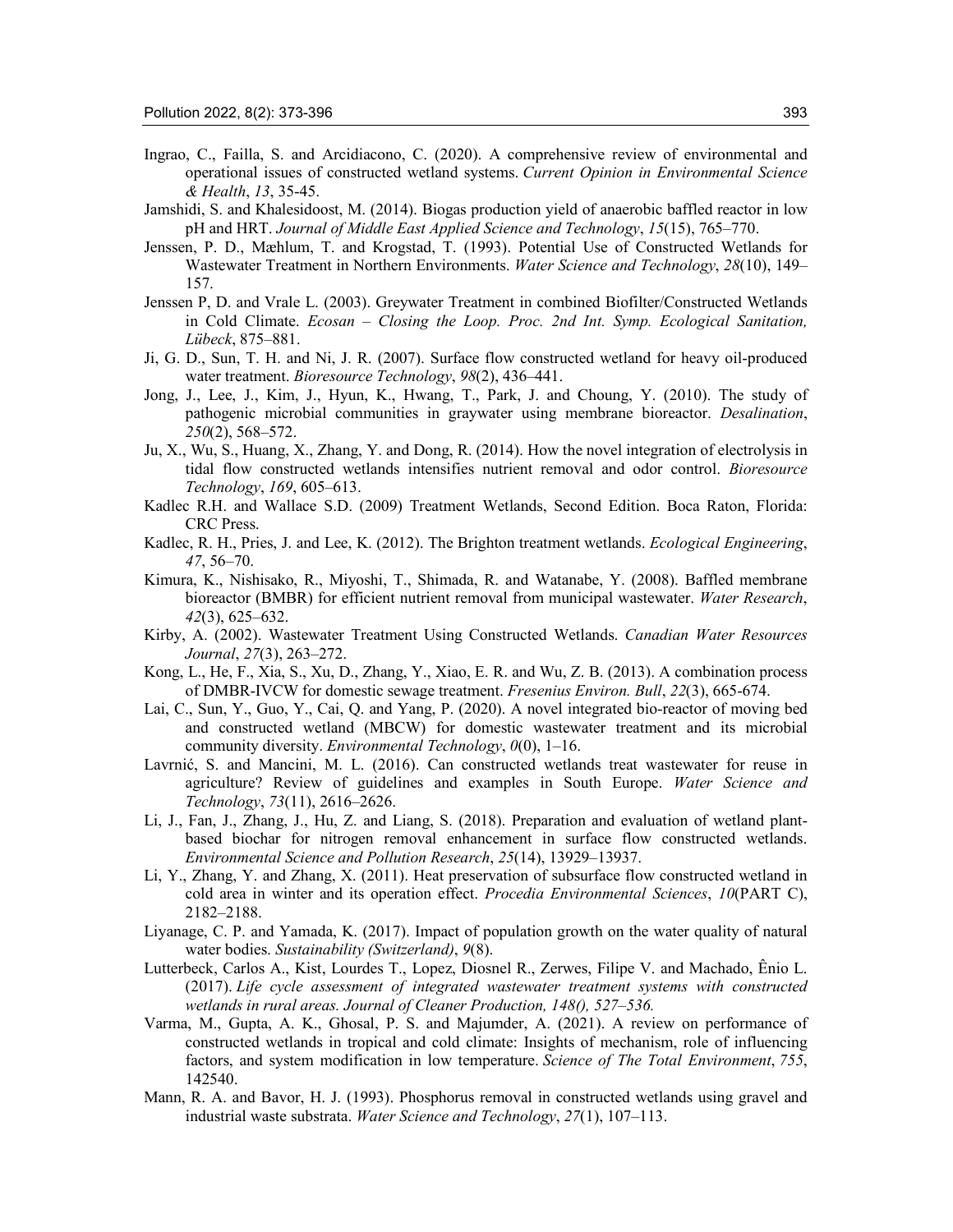- Matheson, F. E. and Sukias, J. P. (2010). Nitrate removal processes in a constructed wetland treating drainage from dairy pasture. *Ecological Engineering*, *36*(10), 1260–1265.
- Mendes, L. R. D., Tonderski, K. and Kjaergaard, C. (2018). Phosphorus accumulation and stability in sediments of surface-flow constructed wetlands. *Geoderma*, *331*(June), 109–120.
- Milani, M., Consoli, S., Marzo, A., Pino, A., Randazzo, C., Barbagallo, S. and Cirelli, G. L. (2020). Treatment of winery wastewater with a multistage constructed wetland system for irrigation reuse. *Water*, *12*(5), 1260.
- Myszograj, S. and Bydałek, F. (2016). Temperature Impact of Nitrogen Transformation in Technological System: Vertical Flow Constructed Wetland and Polishing Pond. *Civil And Environmental Engineering Reports*, *23*(4), 125–136.
- Nan, X., Lavrnić, S. and Toscano, A. (2020). Potential of constructed wetland treatment systems for agricultural wastewater reuse under the EU framework. *Journal of Environmental Management*, *275*, 111219.
- Nivala, J., Hoos, M. B., Cross, C., Wallace, S. and Parkin, G. (2007). Treatment of landfill leachate using an aerated, horizontal subsurface-flow constructed wetland. *Science of The Total Environment*, *380*(1–3), 19–27.
- Nguyen, X. C., Tran, T. P., Hoang, V. H., Nguyen, T. P., Chang, S. W., Nguyen, D. D. and Bach, Q. V. (2020). Combined biochar vertical flow and free-water surface constructed wetland system for dormitory sewage treatment and reuse. *Science of The Total Environment*, *713*, 136404.
- Pang, C., Li, A., Qiu, S., Wang, L., Yang, J., Ma, F. and Ren, N. (2015). *A novel subsurface flow constructed wetland system used in anvanced wastewater treatment for nutrient removal in a cold area*. *47*(D), 173–178.
- Paruch, A. M., Mæhlum, T., Haarstad, K., Blankenberg, A.G. B. and Hensel, G. (2016). Natural and Constructed Wetlands. *Natural and Constructed Wetlands*, (1431), 41–55.
- Prochaska, C. A., Zouboulis, A. I. and Eskridge, K. M. (2007). Performance of pilot-scale verticalflow constructed wetlands, as affected by season, substrate, hydraulic load and frequency of application of simulated urban sewage. *Ecological Engineering*, *31*(1), 57–66.
- Rahman, M. E., Bin Halmi, M. I. E., Bin Abd Samad, M. Y., Uddin, M. K., Mahmud, K., Abd Shukor, M. Y., Abdullah, S.R.S. and Shamsuzzaman, S. M. (2020). Design, Operation and Optimization of Constructed Wetland for Removal of Pollutant. *International Journal of Environmental Research and Public Health*, *17*(22), 8339.
- Rai, U. N., Upadhyay, A. K., Singh, N. K., Dwivedi, S. and Tripathi, R. D. (2015). Seasonal applicability of horizontal sub-surface fl ow constructed wetland for trace elements and nutrient removal from urban wastes to conserve Ganga River water quality at Haridwar , India. *Ecological Engineering*, *81*, 115–122.
- Reddy, K. R., Patrick, W. H. and Broadbent, F. E. (1984). Nitrogen transformations and loss in flooded soils and sediments. *C R C Critical Reviews in Environmental Control*, *13*(4), 273–309.
- Resende, J. D., Nolasco, M. A. and Pacca, S. A. (2019). Life cycle assessment and costing of wastewater treatment systems coupled to constructed wetlands. *Resources, Conservation and Recycling*, *148*, 170-177.
- Reuter, J. E., Djohan, T. and Goldman, C. R. (1992). The use of wetlands for nutrient removal from surface runoff in a cold climate region of california-results from a newly constructed wetland at lake tahoe. *Journal of Environmental Management*, *36*(1), 35–53.
- Rozema, E. R., Rozema, L. R. and Zheng, Y. (2016). A vertical flow constructed wetland for the treatment of winery process water and domestic sewage in Ontario, Canada: Six years of performance data. *Ecological Engineering*, *86*, 262–268.
- Saeed, T. and Sun, G. (2012). A review on nitrogen and organics removal mechanisms in subsurface flow constructed wetlands: Dependency on environmental parameters, operating conditions and supporting media. *Journal of Environmental Management*, *112*, 429–448.
- Sandoval, L., Zamora-castro, S. A., Á, M. V. and Mar, L. (2019). *applied sciences Role of Wetland Plants and Use of Ornamental Flowering Plants in Constructed Wetlands for Wastewater Treatment : A Review*. 1–17.
- Schaum, C., Lensch, D. and Cornel, P. (2015). Water reuse and reclamation: A contribution to energy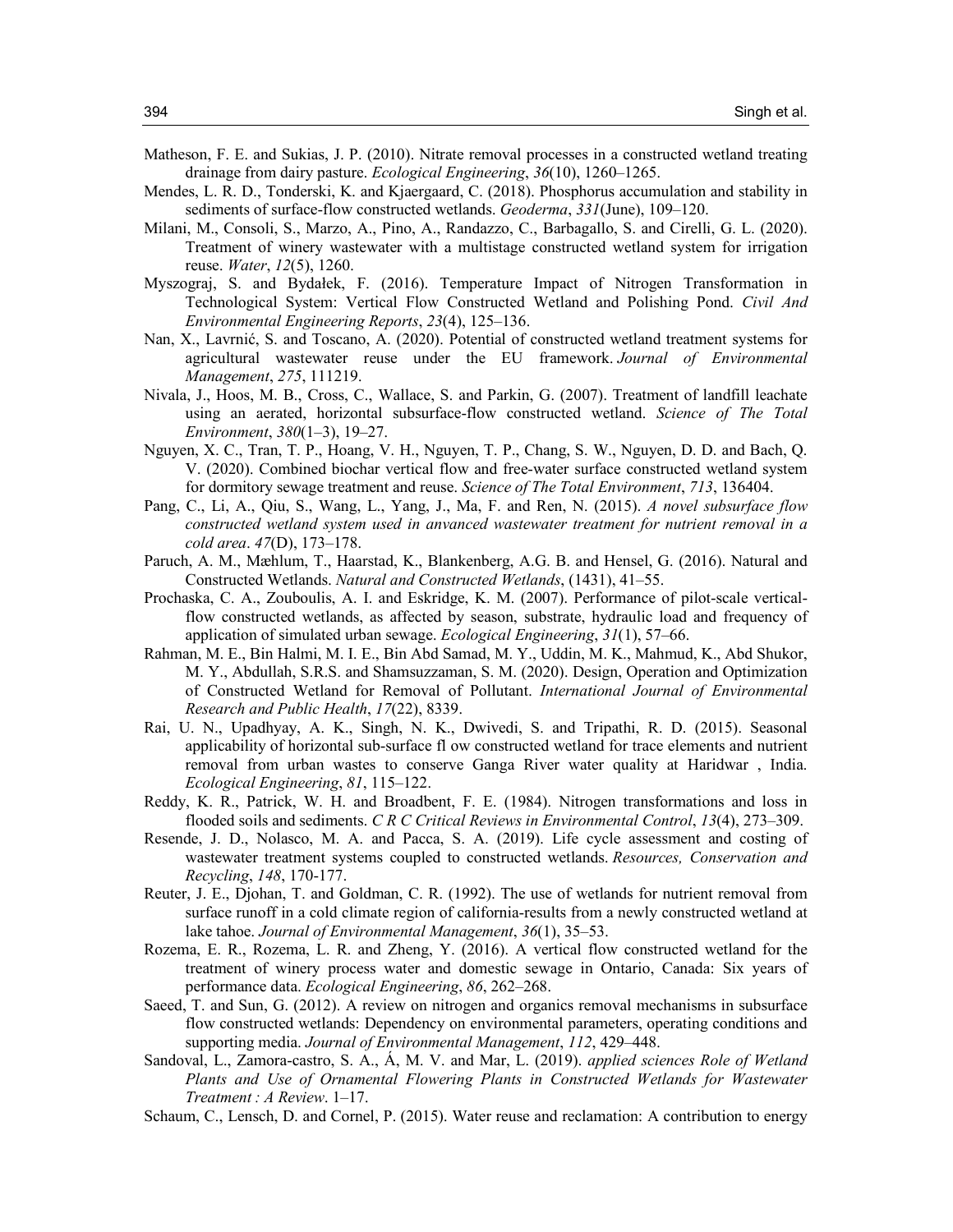efficiency in the water cycle. *Journal of Water Reuse and Desalination*, *5*(2), 83–94.

- Schierano, M. C., Panigatti, M. C. and Maine, M. A. (2018). Horizontal subsurface flow constructed wetlands for tertiary treatment of dairy wastewater. *International Journal of Phytoremediation*, *20*(9), 895–900.
- Scholz, M. (2004). Treatment of gully pot effluent containing nickel and copper with constructed wetlands in a cold climate. *Journal of Chemical Technology and Biotechnology*, *79*(2), 153– 162.
- Sharma, P. K., Inoue, T., Kato, K., Ietsugu, H., Tomita, K. and Nagasawa, T. (2011). Potential of hybrid constructed wetland system in treating milking parlor wastewater under cold climatic conditions in northern Hokkaido, Japan. *Water Practice and Technology*, *6*(3).
- Shelef, O., Gross, A. and Rachmilevitch, S. (2013). Role of plants in a constructed Wetland: Current and new perspectives. *Water (Switzerland)*, *5*(2), 405–419.
- Shin, C., McCarty, P. L., Kim, J. and Bae, J. (2014). Pilot-scale temperate-climate treatment of domestic wastewater with a staged anaerobic fluidized membrane bioreactor (SAF-MBR). *Bioresource Technology*, *159*, 95–103.
- Sindilariu, P., Schulz, C. and Reiter, R. (2007). Treatment of flow-through trout aquaculture effluents in a constructed wetland. *Aquaculture*, *270*(1–4), 92–104.
- Singh, S., Haberl, R., Moog, O., Shrestha, R. R., Shrestha, P. and Shrestha, R. (2009). Performance of an anaerobic baffled reactor and hybrid constructed wetland treating high-strength wastewater in Nepal—A model for DEWATS. *Ecological Engineering*, *35*(5), 654–660.
- Smith, E., Gordon, R., Madani, A. and Stratton, G. (2006). Year-round treatment of dairy wastewater by constructed wetlands in Atlantic Canada. *Wetlands*, *26*(2), 349–357.
- Stottmeister, U., Wießner, A., Kuschk, P., Kappelmeyer, U., Kästner, M., Bederski, O., Muller, R.A. and Moormann, H. (2003). Effects of plants and microorganisms in constructed wetlands for wastewater treatment. *Biotechnology Advances*, *22*(1–2), 93–117.
- Tanner, C. C., Clayton, J. S. and Upsdell, M. P. (1995). Effect of loading rate and planting on treatment of dairy farm wastewaters in constructed wetlands-I. Removal of oxygen demand, suspended solids and faecal coliforms. *Water Research*, *29*(1), 17–26.
- Thorén, A. K., Legrand, C. and Tonderski, K. S. (2004). Temporal export of nitrogen from a constructed wetland: Influence of hydrology and senescing submerged plants. *Ecological Engineering*, *23*(4–5), 233–249.
- Tsihrintzis, V. A., Akratos, C. S., Gikas, G. D., Karamouzis, D. and Angelakis, A. N. (2007). Performance and Cost Comparison of a FWS and a VSF Constructed Wetland System. Environmental Technology, 28(6), 621–628.
- Valipour, A., Taghvaei, S. M., Raman, V. K., Gholikandi, G. B., Jamshidi, S. and Hamnabard, N. (2014). An approach on attached growth process for domestic wastewater treatment. *Environmental Engineering and Management Journal*, *13*(1), 145–152.
- Venkata Mohan, S., Mohanakrishna, G. and Chiranjeevi, P. (2011). Sustainable power generation from floating macrophytes based ecological microenvironment through embedded fuel cells along with simultaneous wastewater treatment. *Bioresource Technology*, *102*(14), 7036–7042.
- Vymazal, J. (2005). Constructed wetlands for wastewater treatment. *Ecological Engineering*, *25*(5), 475–477.
- Vymazal, J. (2007). Removal of nutrients in various types of constructed wetlands. *Science of the Total Environment*, *380*(1–3), 48–65.
- Vymazal, J. (2010). Constructed wetlands for wastewater treatment. *Water (Switzerland)*, *2*(3), 530– 549.
- Vymazal, J. (2015). The Role of Natural and Constructed Wetlands in Nutrient Cycling and Retention on the Landscape. In J. Vymazal (Ed.), *The Role of Natural and Constructed Wetlands in Nutrient Cycling and Retention on the Landscape*.
- Wallace, S., Parkin, G. and Cross, C. (2001). Cold climate wetlands: design and performance. *Water Science and Technology*, *44*(11–12), 259–265.
- Wang, F., Liu, Y., Ma, Y., Wu, X. and Yang, H. (2012). Characterization of nitrification and microbial community in a shallow moss constructed wetland at cold temperatures. *Ecological*